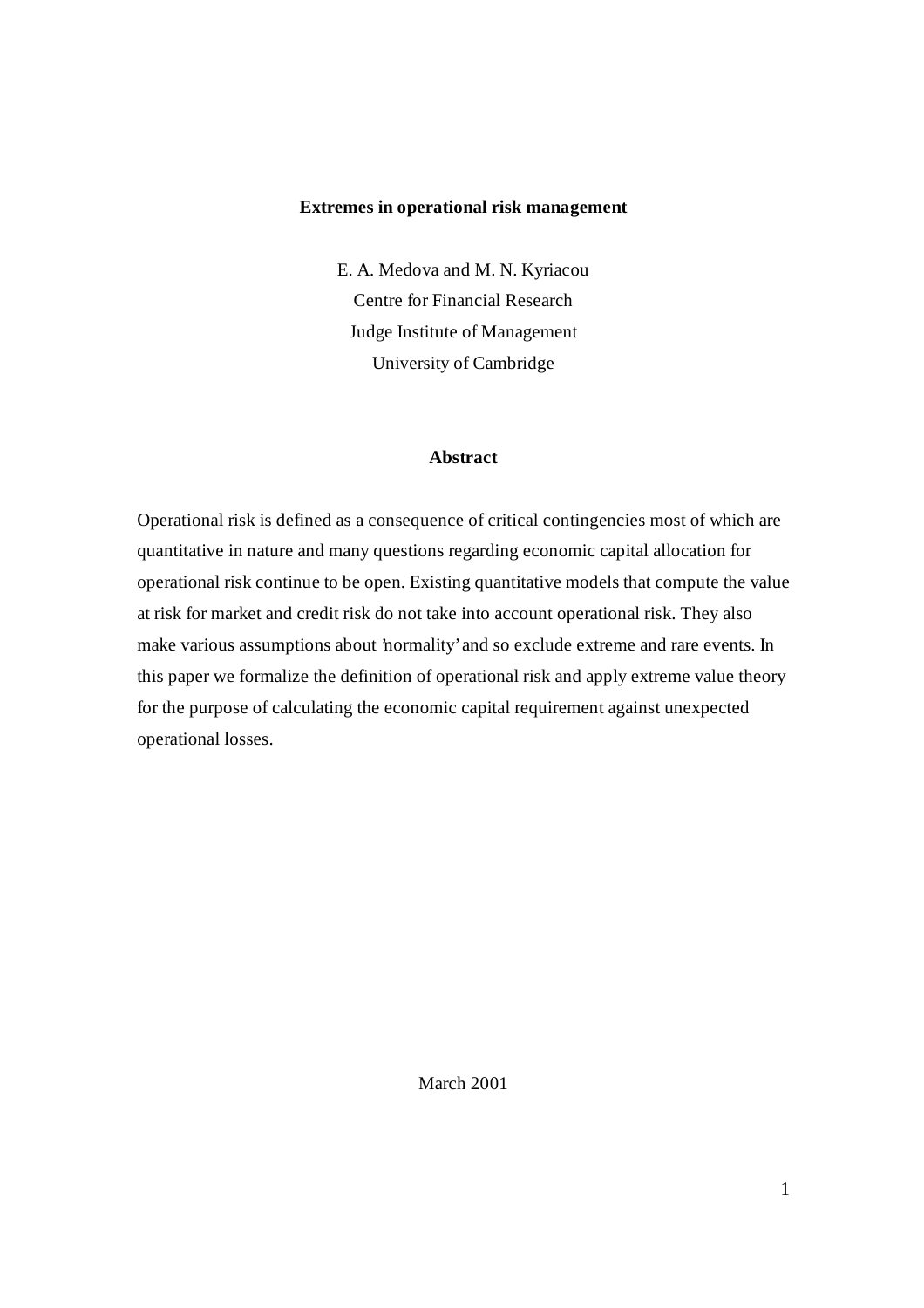# **1. Introduction**

Highly publicized events such as those at LTCM, Barings and Sumitomo have all involved mismanagement leading to extraordinary losses and raising concerns about financial instability at international levels. As a result, along with the established capital charges for market and credit risks, the Basle Committee on Banking Supervision is proposing an explicit capital charge to guard the banks against operational risks. The response from the banks has been an increasing number of operational risk management initiatives with corresponding efforts to formulate a framework for capital allocation for operational risk. This paper contains a model for calculating the economic capital against extreme operational risks which is our contribution to quantification of operational risk.

One of the first definitions of operational risk (British Bankers' Association, 1997) was specified by a list of possible causes [4]:

-  

"!#\$ 
\$\$%&'
%(
)
%
\* +

  - ,-.\$%/0
% )1/0 -2 3, \$ +  $\mathcal{A} = \mathcal{A} \cup \mathcal{A}$  , and a set of the set of the set of the set of the set of the set of the set of the set of the set of the set of the set of the set of the set of the set of the set of the set of the set of the se %/9
% :
; :<,4 %
\$ 4!2 1&'
%=)-/9%
-> ?\$?
;
\* -0!8
- , **1** - **1** - **1** - **1** - **1** - **1** - **1** - **1** - **1** - **1** - **1** - **1** - **1** - **1** - **1**  $\mathcal{L}$  , and the state of the state of the state of the state of the state of the state of the state of the state of the state of the state of the state of the state of the state of the state of the state of the state o

After four years of intensive debate on what constitutes an operational risk the current Basle proposal defines operational risk as [2]:

'Operational risk is the risk of direct or indirect loss resulting from inadequate or failed internal processes, !8!#%
 -2 ) \$1&'3@-%(\* 7D

 $\mathcal{A}$  is the state of  $\mathcal{A}$  and  $\mathcal{A}$  and  $\mathcal{A}$  and  $\mathcal{A}$  and  $\mathcal{A}$  and  $\mathcal{A}$  and  $\mathcal{A}$  and  $\mathcal{A}$  and  $\mathcal{A}$  and  $\mathcal{A}$  and  $\mathcal{A}$  and  $\mathcal{A}$  and  $\mathcal{A}$  and  $\mathcal{A}$  and  $\mathcal{A}$  and  $\mathcal{P}$  and a control of the control of the control of the control of the control of the control of the control of the control of the control of the control of the control of the control of the control of the control of definition of each loss category. The 'semantic Wild West' of operational risk [15] is still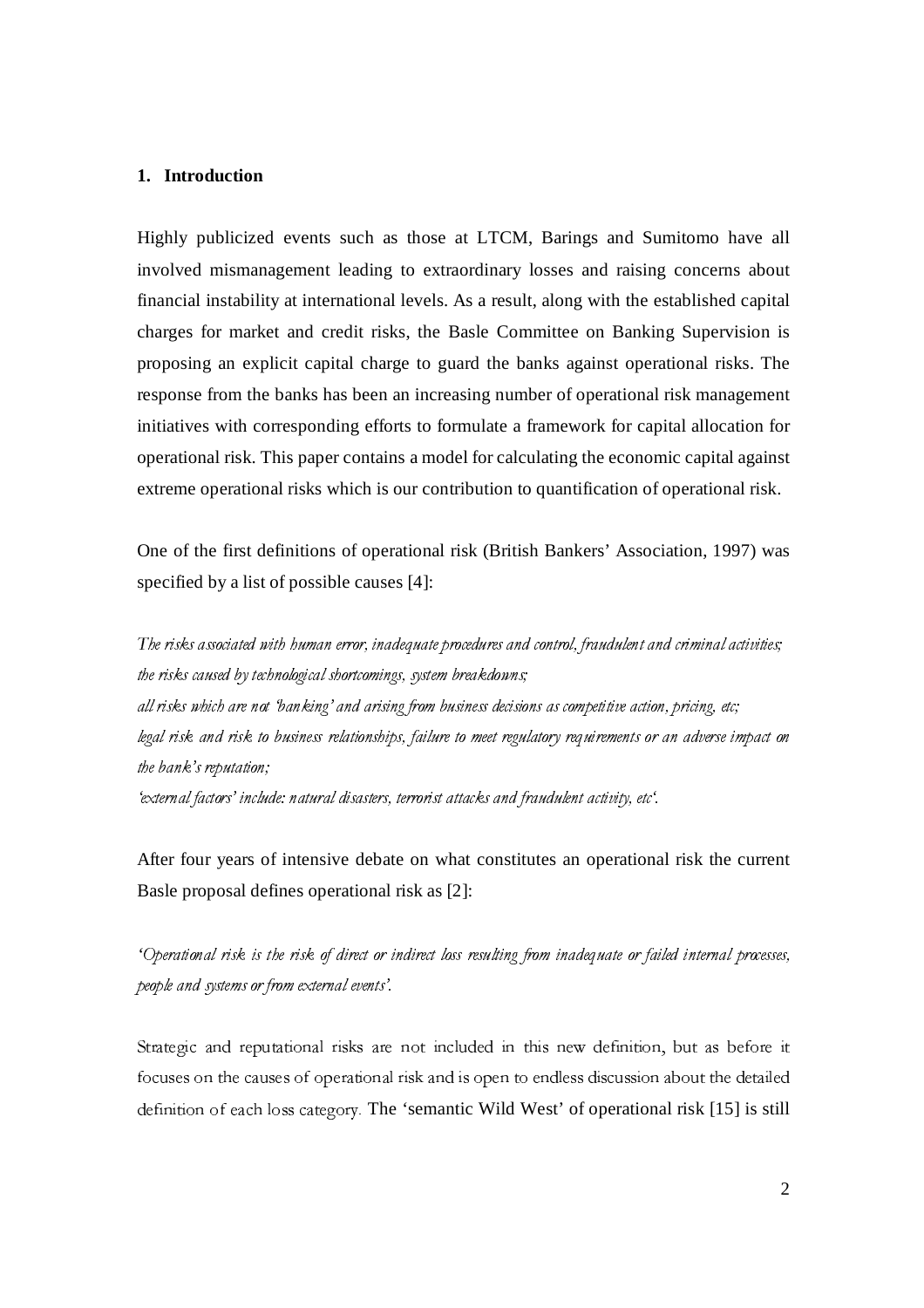with us and the view of operational risk as 'everything not covered by exposure to credit and market risk' remains the one most often used by practitioners.

Our own operational risk study started with a search for a definition suitable for quantitative modelling. The resulting modelling approach is presented in Section 2. According to Basle: 'A capital charge for operational risk should cover unexpected losses. Provisions should cover expected losses.' The Committee clarifies the complex issues of risk management by adopting a "three-pillared" approach. The first pillar is concerned with capital allocation, the second pillar with supervision and controls and the third with transparency and consistency of risk management procedures. With the view that statistical analysis of loss data and consistency of modelling techniques may be considered respectively as parts of Pillars 2 and 3, we adopt the 'practitioners' definition of operational risk and propose a model for the capital allocation of Pillar 1. We also assume that provisions and improvements in management control (Pillars 2 and 3) will cover low value frequently occurring losses and we concentrate here on extreme and rare operational risks. A definition of operational risk suitable for quantitative modelling and our framework for economic capital allocation are presented in Section 2. This stochastic model is based on results from extreme value theory and in Section 3 we review key results on stable distributions and the classical theory of extremes. In Section 4 we detail our model and discuss related implementation issues. A Bayesian hierarchical simulation method is applied to the parameters estimation of extreme distributions from small-sized samples. The method also provides a more transparent assessment of risk by taking into account data on losses due to different risk factors or business units. We illustrate our operational risk framework on an example of anonymous European bank during the period of the Russian Crisis in Section 5 and draw conclusions and sketch future directions in Section 6.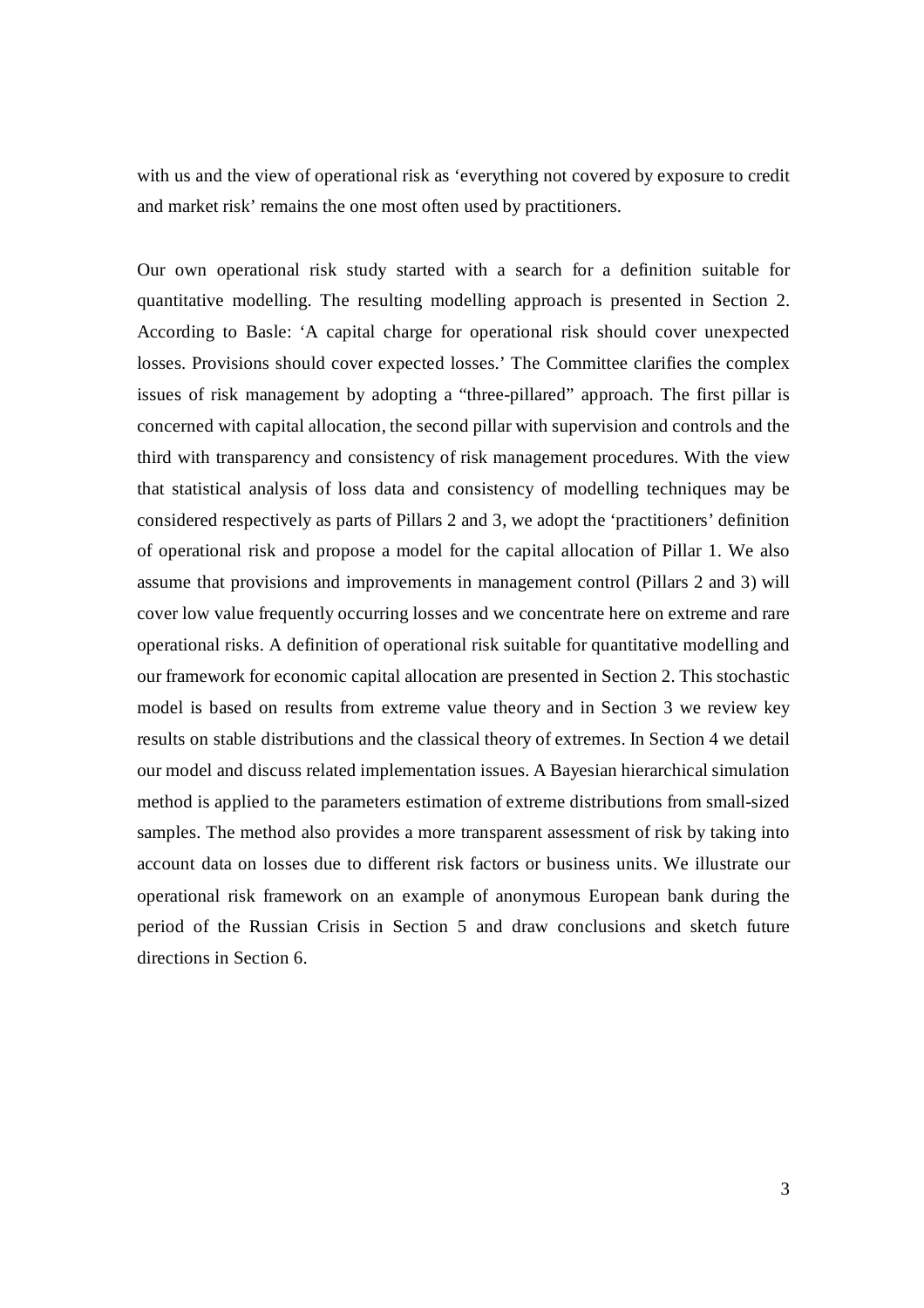#### **2. Firm-wide operational risk management**

Market or credit risk definitions came naturally from specific businesses, effectively market trading, lending or investment, with the corresponding consistent probabilistic definition of the *value at risk* (VaR). Operational risk definitions on the other hand are based on an identification of causes whose consequences are often not measurable. Such differences in defining types of risk result in segregated capital allocation rules for operational risk. Yet the importance of integration of all forms of risk are obvious.

Recall that VaR provides a measure of the market risk of a portfolio due to adverse market movements under *normal* market conditions and is expressed here in return terms

$$
P (R < VaR) = \int_{-\infty}^{VaR} N(R) dR = \pi,
$$
 (1)

as

where the return  $\vec{R}$  is the normalised portfolio value change over a specified time horizon, *N* denotes a suitable normal density and  $\pi$  is a probability corresponding to a one-sided confidence level (typically 5% or 1%). More generally, N is replaced by an appropriate return density  $f_{\bf R}$ , for example, one which is obtained by simulation.

Similarly, credit ratings correspond to normal credit conditions, for example with default corresponding to a rating below CCC. In credit modelling the *default point* threshold is difficult to formalize as it depends on the evolution of the institution's assets (for a discussion, see M. Ong [20]). The 'value of the firm' framework as implemented by CreditMetrics defines a series of levels of the firm's assets which determine the credit rating of the firm. In Ong's interpretation: 'Assuming that asset returns denoted by the symbol **R**, are normally distributed with mean  $\mu$  and standard deviation  $\sigma$ , the generalization concerning the firm's credit quality immediately translates to the slicing of the asset returns distribution into distinct bands. Each band, representing the different threshold levels of asset returns, can be mapped one-to-one to the credit migration frequencies in the transition matrix.' Thus the firm's default probability expressed in terms of its asset return distribution is given by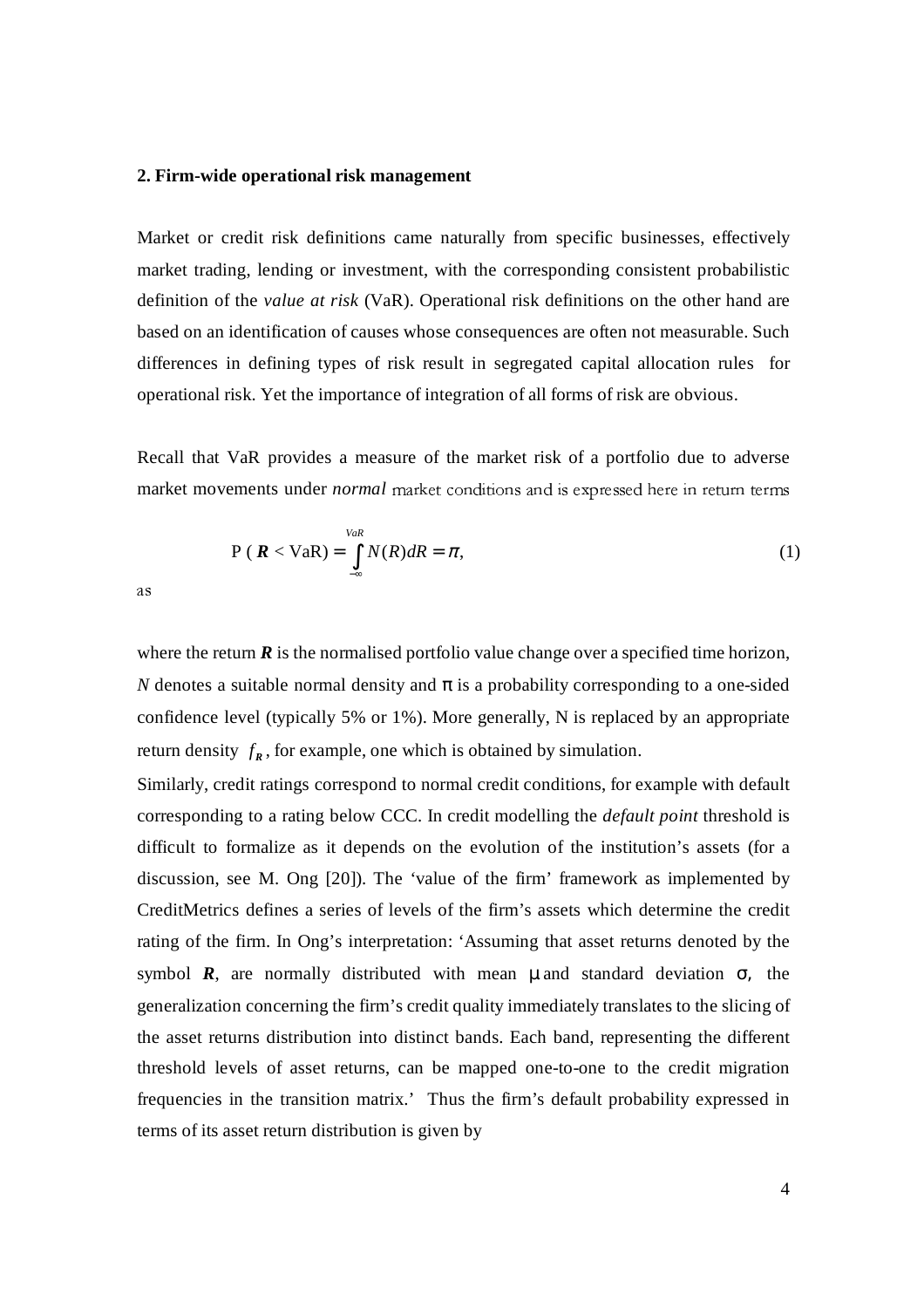$$
P (R < CVaR) = \int_{-\infty}^{CVaR} N(R) dR = \rho < \pi.
$$
 (2)

Again, more general or empirical (historical) distributions might be substituted for the Gaussian in (2) to represent 'normal' market conditions more accurately.

One might thus naturally ask how the definition of "normality" relates to operational risk and to the problem ofinternal bank controls and external supervision. These questions are critical when a specific loss event happens, particularly when it is related to extreme losses. As market, credit and operational risks become entangled at the time of occurrence of large losses, it is important that an operational risk analyst deals with both market and credit risk management without double-counting. While risk capital is generally understood as a way of protecting a bank against "unexpected" losses – expected losses are covered by business-level reserves – it is not clear as to what degree risk capital should be used to cover the most extreme risks. In an attempt to answer these questions we construct a framework that allows the allocation of capital against extreme operational losses while identifying the roles of credit and market risks in their occurrence.

Let us assume that a bank's market and credit risk management is informed by quantitative models that compute the value at risk for market risk and credit risk and that allocate economic capital to these risks. It is clear that such capital allocation is not sufficient to cover unexpected losses due to natural disasters, fraudulent activities and human errors. Currently used models do not take into account operational risks. For example, VaR models allocate capital 'under normal market conditions' and so exclude extreme or rare events such as natural disasters and major social or political events. As a consequence, inadequate models contribute to operational losses as a part of an 'inadequate internal process'.

The first step in operational risk management should be a careful analysis of all available data to identify the statistical patterns of losses related to identifiable risk factors. Ideally,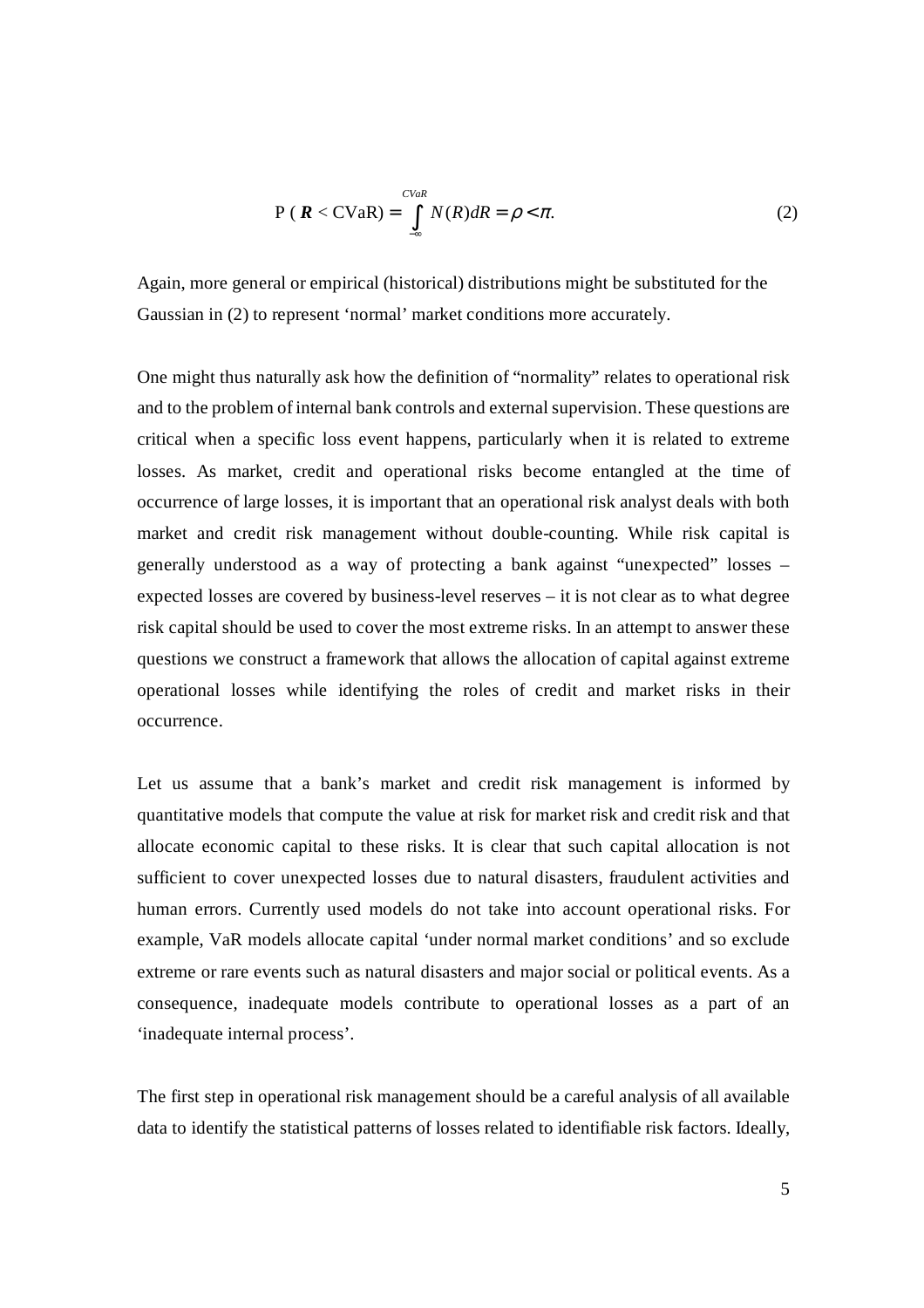this analysis would form part of the financial surveillance system of the bank. In the future perhaps such an analysis might also form part of the duties of bank supervisors. In other words at a conceptual level such an analysis relates to the third of the Basle Committee's three pillars. The important point is that this surveillance is concerned with the identification of the "normality" of business processes. In statistical terms it means a fundamental justification of the Gaussian or *normal* model to describe the central part of the distribution which does not allow for large fluctuations in data. The identification of suitable market and credit risk models suitable for the *tail* events forms a natural part of an operational risk assessment. It allows an analyst to classify a bank's losses into two categories:

- (1) *significant* in value but *rare*, corresponding to *extreme* loss event distributions;
- (2) *low* value but *frequently* occurring, corresponding to '*normal*' loss event distributions.

Thus an analysis of profit and loss data and the verification or rejection of the assumption of normality may both be considered as the part of the (usually internal) risk supervisory process. We take the view that over time control procedures will be developed by a financial institution for the reduction of the low value/frequent losses and for their illumination and disclosure -- the second pillar of the Basle approach. These control procedures, and any continuing expected level of losses, should be accounted for in the operational budget.

Any deviation from the normality assumed, or increased volatility in the markets, will tend to underestimate market value at risk. Similarly, under normal conditions for credit risk, which corresponds to credit ratings higher than BBB, credit models provide measures for credit risk. This allows us to assume that only losses of large magnitude need be considered for operational risks. With the view that control procedures verify the assumptions of internal market and credit models, and that losses within the limits of market and credit value at risk can be accommodated, we assume that only losses of larger magnitude need be considered for operational risk capital provision. Hence we adopt the accepted practice of defining operational risk as 'everything which is not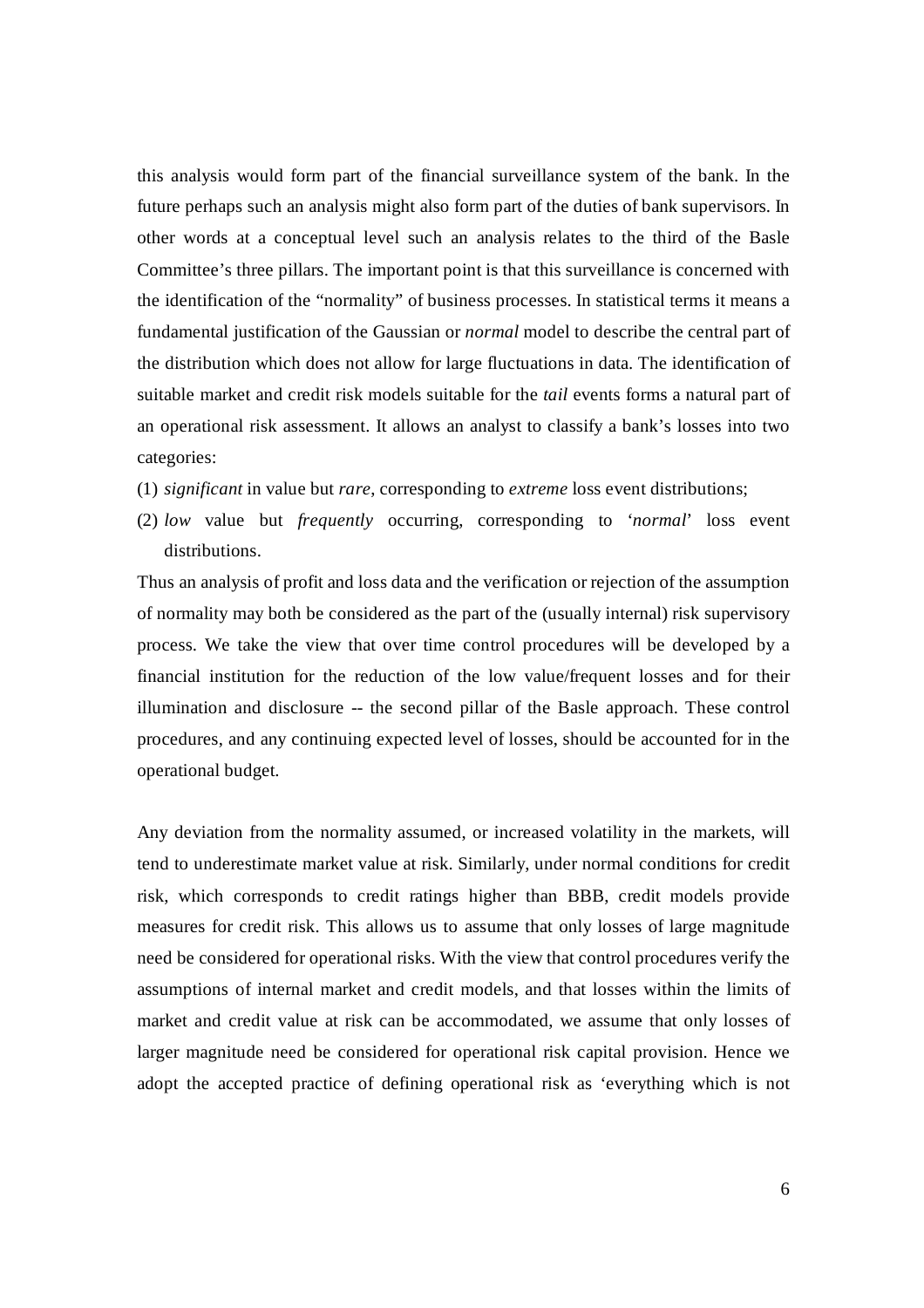market or credit risk' and *assume operational losses to be in the category of losses which are larger than those due to market or credit risks under normal market conditions.*

As all forms of risk are driven by the same fundamental market conditions, capital allocation for market, credit risks and operational risk must be derived from the same profit and loss distribution simultaneously<sup>1</sup>. Therefore for integrated profit and loss data at the firm- or business unit-level the following thresholds for losses are obtained from market and credit risk models as:

 $-$  the unexpected loss level due to market risk, denoted by  $u_{VaR_{\pi}}$ , which is exceeded with probability  $\pi$ 

-- the level of loss due to both credit and market risks, denoted  $u_{CVaR_{\rho}}$  which is exceeded probability  $\rho \leq \pi$ , so that  $u_{CVaR_{\rho}} \leq u_{VaR_{\pi}}$ .



**Figure 1** *Decomposition of the loss-tail of a Profit & Loss distribution into its three losstypes (market, credit and operational losses) and definition of the threshold for extreme operational losses.*

l

<sup>1</sup> This conceptual view of total risk modelling does not necessarily mean simultaneous implementation of market, credit and operational risk model components.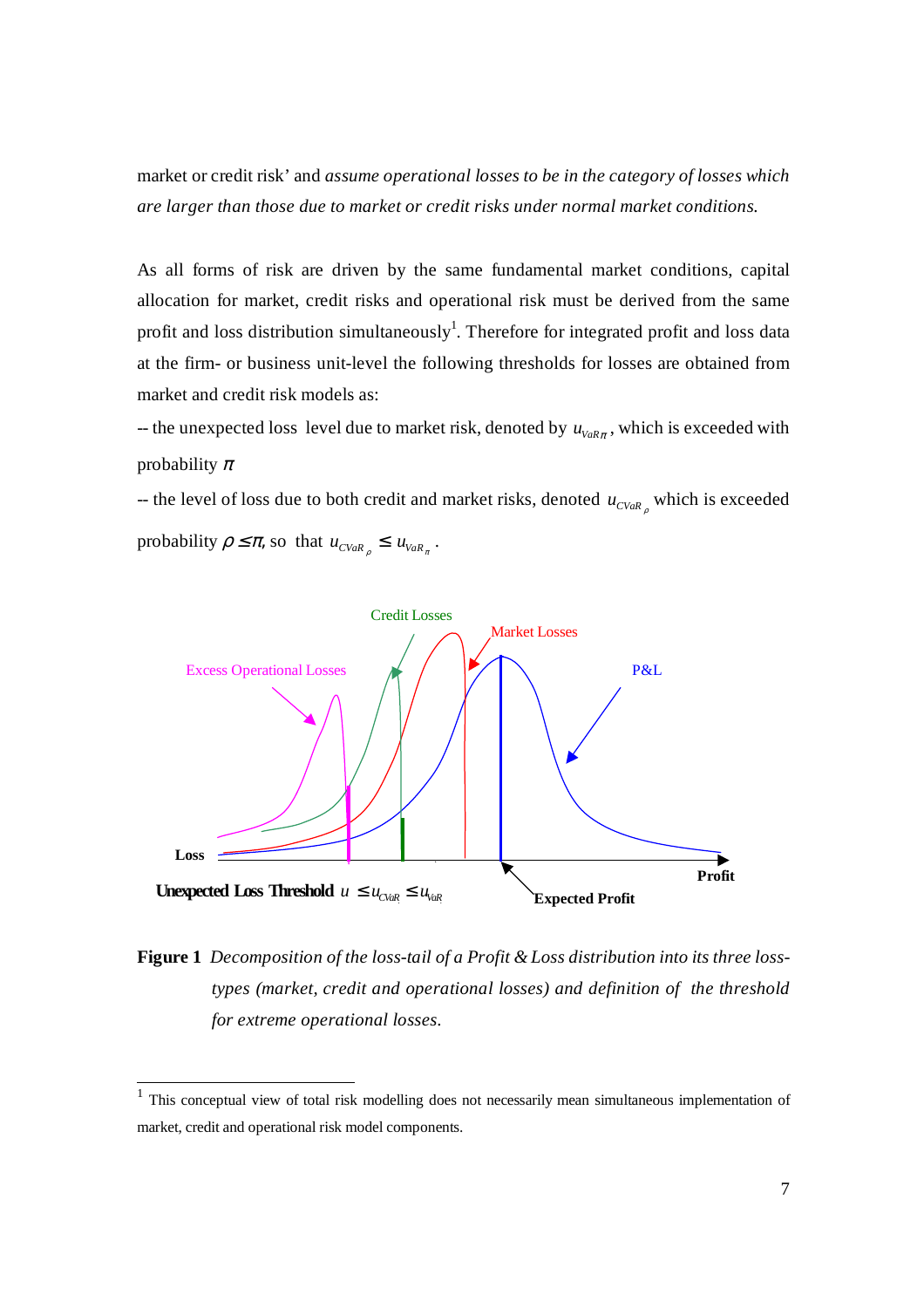Losses beyond the  $u_{\text{cv}_a\textit{R}_{\rho}}$  level, or so called *unexpected losses*, are assumed to belong to the operational risk category. Therefore extreme operational losses are modelled as excesses over both market and credit losses on the P&L distribution as shown in Figure 1, with the risk measures corresponding to appropriate approximating distribution. The required capital allocation for operational risk will be derived from the parameters of the *asymptotic* distribution of *extremes* of profit and loss.

For the purpose of operational risk management we obtain an *unexpected los*s *threshold* u obtained from the operational risk model to be developed (see Section 4). We shall suppose that  $u_{\text{CV}_a}$  level approximately equals to this threshold *u*. Relations between the thresholds for market and credit risk may be obtained by variety of methods as implemented by internal models. These levels should be re-examined with respect to the overall implementation of risk management procedures according to the definitions of 'expected' and 'unexpected' losses.

### **3. Stable random variables and extreme value theory**

Our formalism in defining operational risk focuses on tail events. But consistency in estimation of profit and loss distributions at different levels of a financial institution and at different time scales is difficult to achieve and any successful implementation would rely on approximation and heuristics. The asymptotic theories of sums and maxima of random variables are thus of crucial importance for risk management. Here we recall some definitions and principal results used in our proposed procedure for operational risk capital allocation.

The summary effects of daily fluctuations in price return or of a portfolio is well captured by a limiting *normal* distribution for data whose underlying distribution has finite variance, but this normal limit is often inadequate for highly variable data. *Stable* distributions approximate the distribution of sums of *independent identically distributed* (i.i.d.) random variables with infinite variance and include the Gaussian as special case.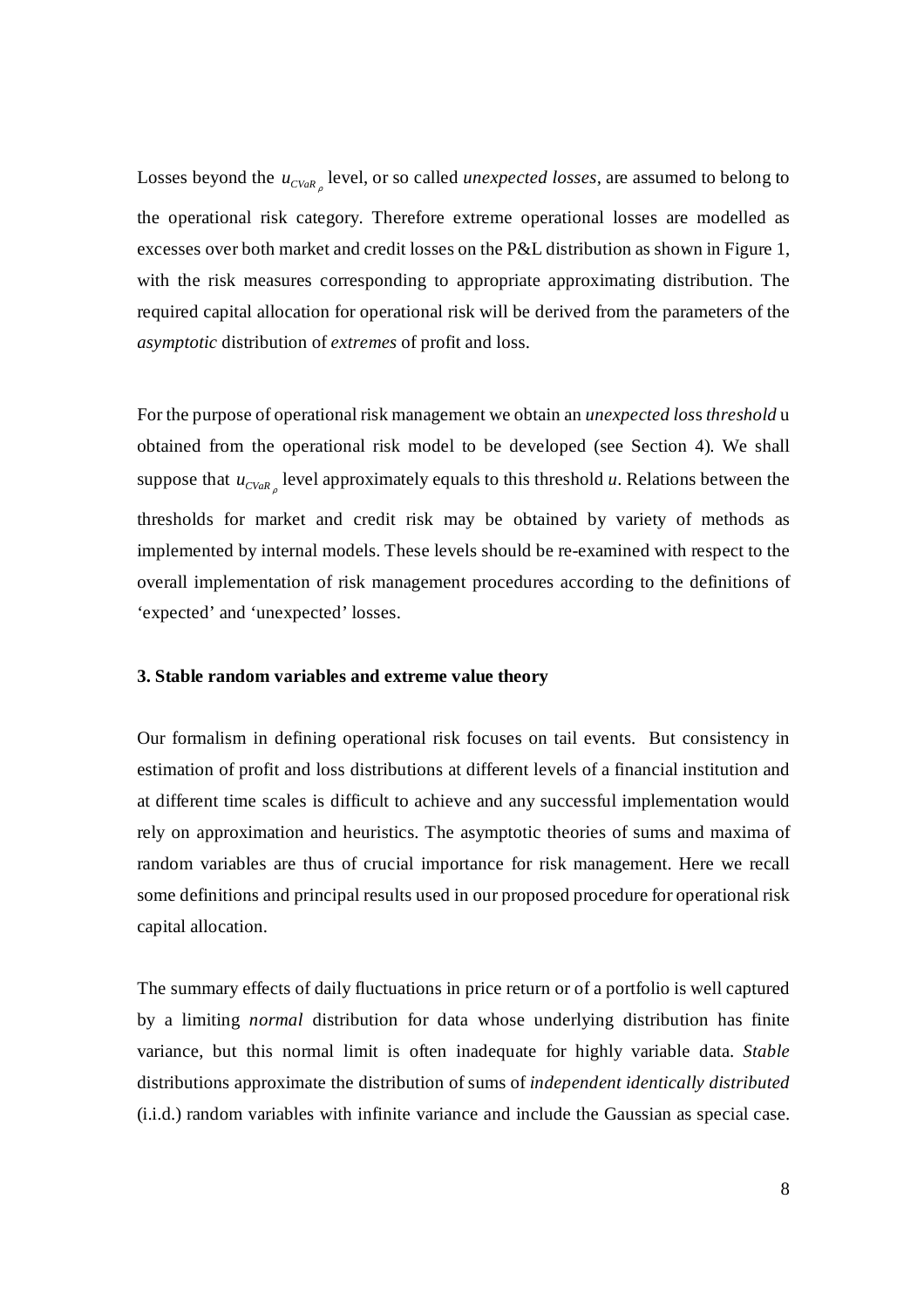There are many famous monographs on asymptotic theory for sums dating from the 1950<sup>s</sup>: Gnedenko and Kolmogorov (1954) [11], Feller(1966) [9], Mandelbrot (1982) [18], Samorodnitsky and Taqqu (1990) [22].

Many results of the *asymptotic theory for sums* (or *central limit theory*) have their complements in the *asymptotic theory of extreme order statistics* known as *extreme value theory* (EVT). EVT has been applied in engineering, hydrology, insurance and currently applies to financial risk management. Some of most useful references are: Galambos (1978) [10], Leadbetter *et all* (1983) [16], Du Mouchel (1983) [7], Castillo (1988) [5], Embrechts, Kluppelberg & Mikosch (1997) [8], R. Smith (1985, 1990, 1996) [24-28], Danielson and de Vries (1997 ) [6] and McNeil and Saladin (1997) [19].

One of the fundamental problems of risk management is identification of the functional form of a profit and loss distribution. Simulation methods will 'construct' such a distribution without requiring an analytic form, but this usually involves a complex implementation and considerable computing time.

Every random profit/loss *X* has associated with it a distribution function with four basic parameters that have physical or geometric meaning. These are the *location*  $\mu$ , the *scale* <sup>σ</sup>*,* the *tail index* α, or equivalently the *shape* ξ=1/α*,* and the *skewness* β.

Stable distributions have a number of equivalent definitions in terms of the 'stability' property, the domain of attraction, or as a special subclass of the infinitely divisible distributions. Most important for applications is the fact that any  $\alpha$ -stable random variable can be expressed as a convergent sum of random variables indexed by the arrival times of a Poisson process (for definitions, see[22]).

A random variable *X* is said to have an  $\alpha$ - *stable* distribution if for any n ≥ 2 there is a positive number  $c_n$  and a real number  $d_n$  such that

$$
X_1 + X_2 + \dots + X_n = c_n X + d_n
$$
\n(3)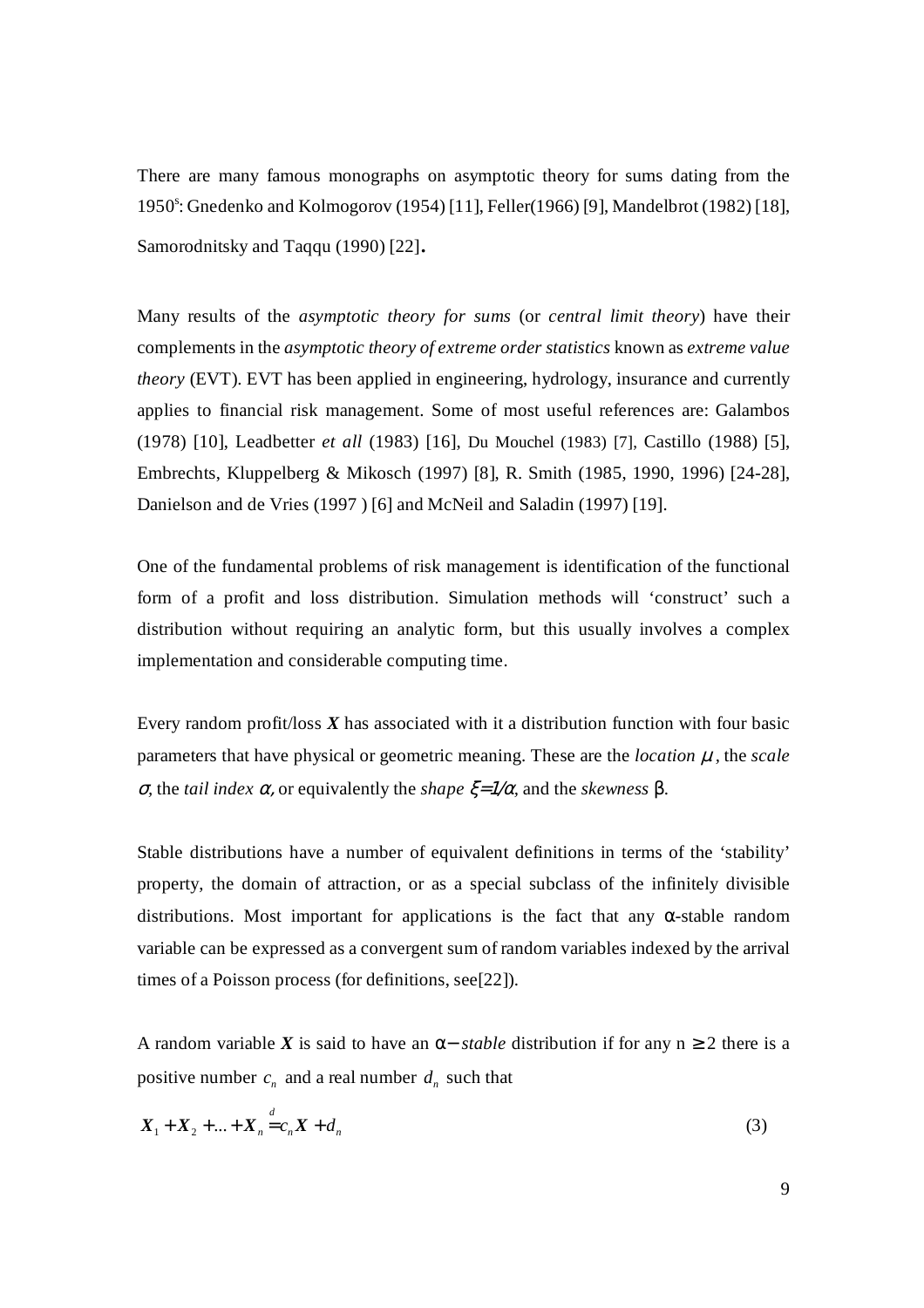where  $X_1, X_2, ..., X_n$  are independent copies of X and  $c_n = n^{1/\alpha}$  for some number  $\alpha$ ,  $0 < \alpha \leq 2$ , called the *index of stability*.

Stable distributions are suitable to modelling a wide class of empirical distributions. In fitting such distributions to heavy-tailed samples, the parameter  $\alpha$  measures the thickness of tails and finiteness of the moments of the distribution of *X.* The distribution functions of stable random variables are often not available in a closed form with the exception of a few special cases. Feller [9] describes stable distributions analytically by specifying their characteristic function given by

$$
\varphi_{X}(t; \alpha, \beta, \mu, \sigma) := \mathbb{E}[\exp(it X) | \alpha, \beta, \mu, \sigma]
$$
\n
$$
= \begin{cases}\n\exp\left(i\mu t - \sigma^{\alpha}|t|^{\alpha}\left(1 - i\beta sign(t)tan\left(\frac{\pi\alpha}{2}\right)\right)\right) & \text{,if } \alpha \neq 1 \\
\exp\left(i\mu t - \sigma|t|\left(1 + i\beta sign(t)\frac{2}{\pi}\log|t|\right)\right) & \text{,if } \alpha = 1\n\end{cases} (4)
$$

for  $-\infty < t < \infty$ ,  $0 < \alpha \leq 2$ ,  $\sigma \geq 0$ ,  $-1 \leq \beta \leq 1$  and  $\mu$  real, where E[·] denotes expectation. A r.v. *X* is has a stable distribution if, and only if, it has a *domain of attraction,* i.e. if there is a sequence of independent identically distributed (i.i.d.) random variables  $Y_1, Y_2, \ldots$  and sequences of positive numbers  $\{d_n\}$  and real numbers  $\{a_n\}$  such that

$$
\frac{Y_1 + Y_2 + \dots + Y_n}{d_n} + a_n \stackrel{d}{\Longrightarrow} X \ . \tag{5}
$$

where  $\Rightarrow$  denotes convergence in distribution as  $n \rightarrow \infty$ . In general  $d_n := n^{1/\alpha} h(n)$ , where  $h(x)$ ,  $x > 0$ , is a *slowly* (or *regular*) *varying function at infinity*, i.e. for sufficiently large u>0

$$
\lim_{x \to \infty} h(ux)/h(x) = 1 \quad . \tag{6}
$$

When *X* is Gaussian, i.e.  $\alpha = 2$ , and  $Y_1, Y_2, \dots$  are i.i.d. with finite variance, then (5) is the statement of the *Central Limit Theorem* (CLT). Generalizations of the CLT involve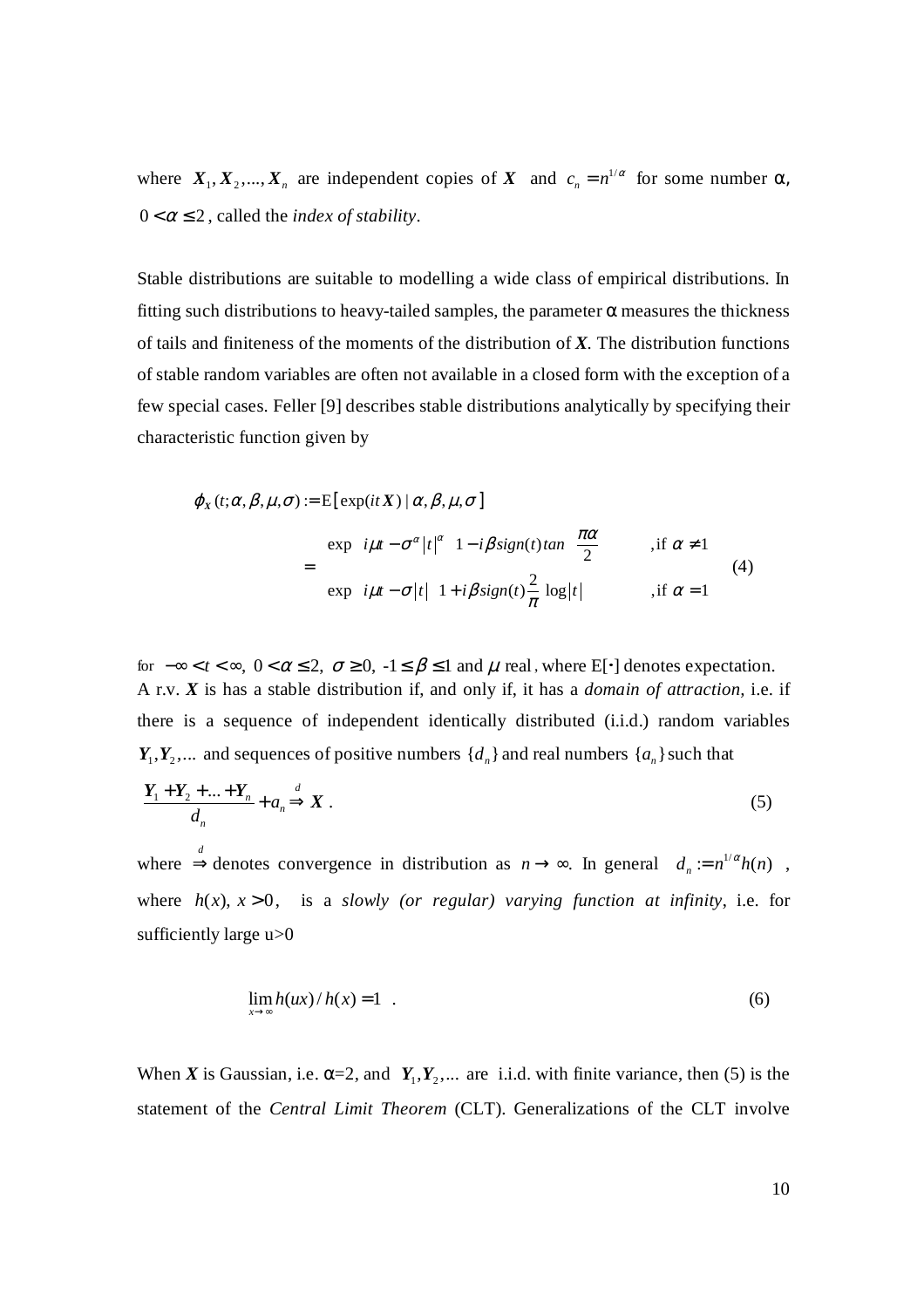*infinitely divisible* random variables [11]. The family of *infinitely divisible distributions* includes the stable distributions. A random variable is *infinitely divisible* if, and only if, for every natural number *n* it can be represented as the sum

$$
X = X_{n_1} + X_{n_2} + \dots + X_{n_n}
$$
 (7)

of *n* i.i.d. random variables.

.

Equivalently, for every natural number *n* there exists a characteristic function given by  $\varphi_X(t)$  whose *n*th power is equal to the characteristic function  $\varphi_{x_n}$  of *X*, i.e.

$$
\varphi_{x} = (\varphi_{x_n})^n. \tag{8}
$$

In terms of distribution functions, the distribution function  $F$  of  $\overline{X}$  is given by a convolution of corresponding *F<sup>n</sup>* 's

$$
F = F_n^{n*} := F_n * F_n * \dots * F_n.
$$
\n(9)

Let  $X_1, ..., X_n$  represent i.i.d. random variables with distribution function *F* and define their *partial sum* by  $S_n = X_1 + X_2 + ... + X_n$ their *maximum* by  $M_n = \max(X_1, X_2, ..., X_n).$ 

It can be shown [8, 9,12] that regular variation in the tails (6) and infinite divisibility (7) together imply *subexponentiality* of a distributions, i.e. for  $n \ge 2$ 

$$
\lim_{x \to \infty} \frac{\overline{F}^{n^*}(x)}{\overline{F}(x)} = n,\tag{10}
$$

where, for example,  $\overline{F}$  :=1−*F* denotes the *survivor function* corresponding to *F*. It follows that

$$
P(S_n > x) \Box P(M_n > x) \qquad \text{as} \quad x \to \infty. \tag{11}
$$

Thus behaviour of the distribution for a sum in its tail may be explained by that of its maximum term, leading to many complementary results to those of central limit theory for the max-stable distributions studied in extreme value theory.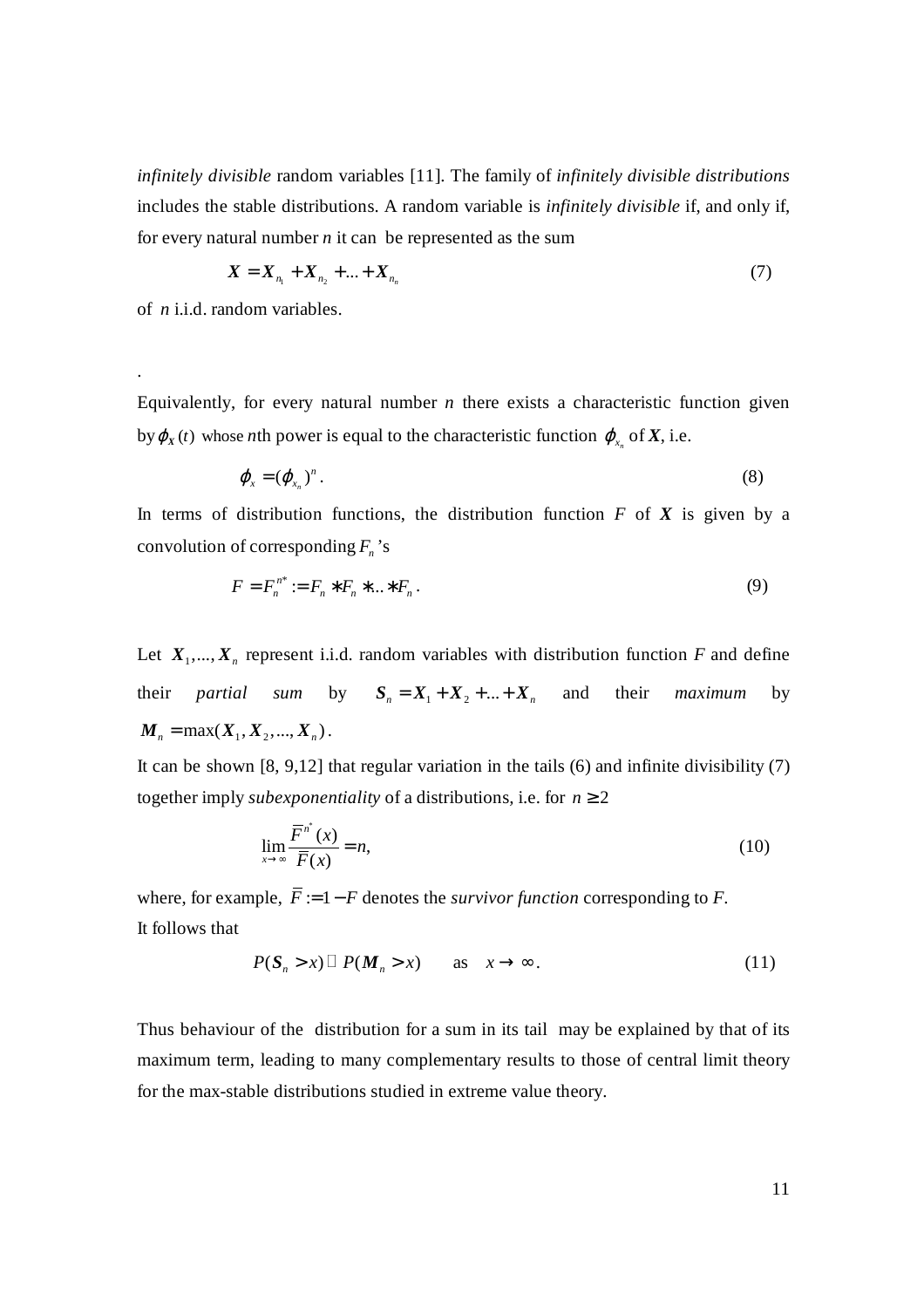The possible limiting distributions for the maximum  $M_n$  of *n* i.i.d. random variables are identified as the class of *max-stable* distributions, the maximum domain of attraction is analogous to the domain of attraction and the Poisson representation mentioned above is the main theoretical tool for studying the process of exceedances of a specified level.

The current theoretical foundations of EVT are given in Embrecht, Kluppelberg and Mikosch's book [8]. Since [8] and R. Smith's papers [24-28] focus on applications to insurance and risk management, we will only state here results required for modelling operational risk.

The Fisher-Tippett theorem proves the convergence of the sample maxima to the nondegenerate limit distribution H<sub>ξ;µ,σ</sub> under some linear rescaling such that for c<sub>n</sub>>0 and d<sub>n</sub> real,  $c_n^{-1}$  $(M_n - d_n) \stackrel{d}{\rightarrow} H_{\xi,\mu,\sigma}$ ,  $c_n^{-1}(M_n - d_n) \to H_{\xi,\mu,\sigma}$ , as the *sample size* n increases, i.e. for  $-\infty < x < \infty$ 

$$
P\left[\left(\frac{\mathbf{M}_n - d_n}{c_n}\right) \le x\right] \longrightarrow H_{\xi,\mu,\sigma}(x) \quad \text{as } n \to \infty.
$$
 (12)

Three classical extreme value distributions of normalised sample maxima which are included in this representation are the *Gumbel, Frechet* and *Weibull* distributions. The generalised extreme value distribution (GEV)  $H_{\xi;\mu,\sigma}$  provides a representation for the nondegenerate limit distribution of normalised maxima with *shape parameter* ξ

$$
H_{\xi:\mu,\sigma}(x) = \begin{cases} exp\left[-\left(1 + \xi \frac{x - \mu}{\sigma}\right)^{\frac{1}{\xi}}\right] & \text{if } \xi \neq 0, \quad 1 + \xi \frac{x - \mu}{\sigma} > 0\\ exp\left[-exp\left(-\frac{x - \mu}{\sigma}\right)\right] & \text{if } \xi = 0 \end{cases}
$$
(13)

For the case of  $\alpha$ -max-stable distributions, the shape parameter  $\xi$  satisfies  $1/2 \leq \xi = 1/\alpha < \infty$  and determines the existence of moments. For the Gaussian case α=1/ξ=2, while for ξ>1 the distribution has no moments finite.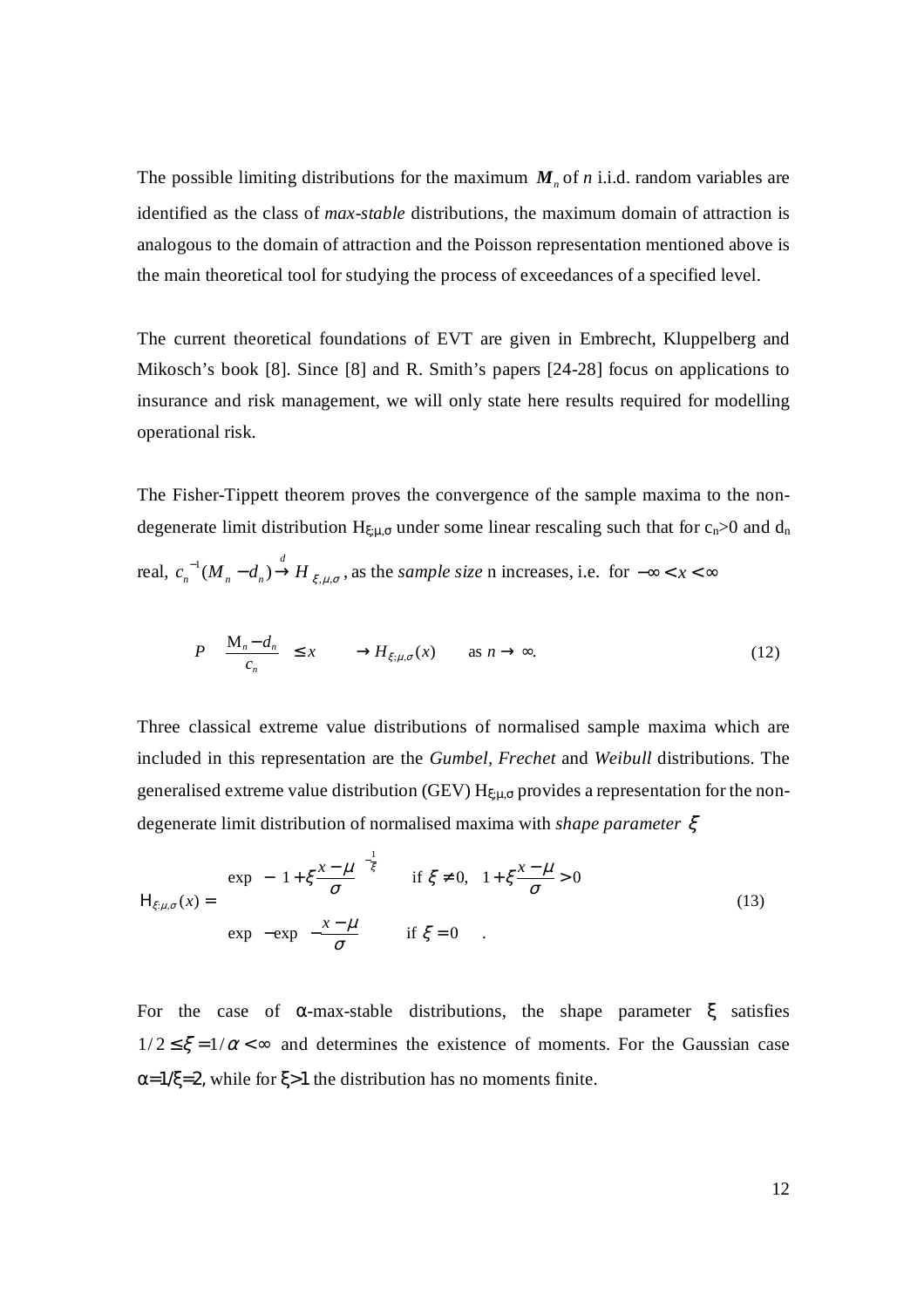Modelling worst case losses will involve fitting an extreme value distribution. This can be done by grouping the data into epochs (month, years, etc) and using its maximum (minimum) over an epoch as one representative of a GEV. However the longer the epoch the larger loss of data with this approach. The central idea of a method based on *exceedances* is to avoid such a loss of information and to consider all data which lie above a given *threshold* value [16, 17, 22, 24].

Given an i.i.d. sequence of random variables  $X_1, \ldots, X_n$  drawn from an underlying distribution *F*, we are interested in the distribution of *excesses*  $Y = X$ -u over a high *threshold u*. We define an *exceedance* of the level *u* if in the event  $X=x$  we have  $x > u$ . The distribution of *excesses* is given by the conditional distribution function in terms of the tail of the underlying distribution *F* as

$$
F_u(y) = P(X - u \le y | X > u) = \frac{F(u + y) - F(u)}{1 - F(u)} \quad \text{for } 0 \le y < \infty.
$$
 (14)

The limiting distribution  $G_{\xi\beta}(y)$  of excesses as  $u \rightarrow \infty$  is known as the *generalised Pareto distribution* (GPD) with *shape parameter* ξ and *scale parameter* β given by

$$
G_{\xi,\beta}(y) = \begin{cases} 1 - \left(1 + \xi \frac{y}{\beta}\right)^{-1/\xi} & \xi \neq 0 \\ 1 - \exp\left(-\frac{y}{\beta}\right) & \xi = 0 \end{cases} \quad \text{where} \quad y \in \begin{cases} [0, \infty] & \xi \ge 0 \\ [0, -\frac{\beta}{\xi}] & \xi < 0. \end{cases} \tag{15}
$$

Pickands [21] has shown that the GPD is a good approximation of  $F<sub>u</sub>$  in that

$$
\lim_{u \to x_F} \sup_{0 \le y \le y_F} |F_u(y) - G_{\xi, \beta(u)}(y)| = 0, \tag{16}
$$

where  $x_F$  (possibly infinite) is the right hand end point of the support of the distribution given by *F* and  $y_F := x_F - u$ , for some positive measurable function of the threshold *u*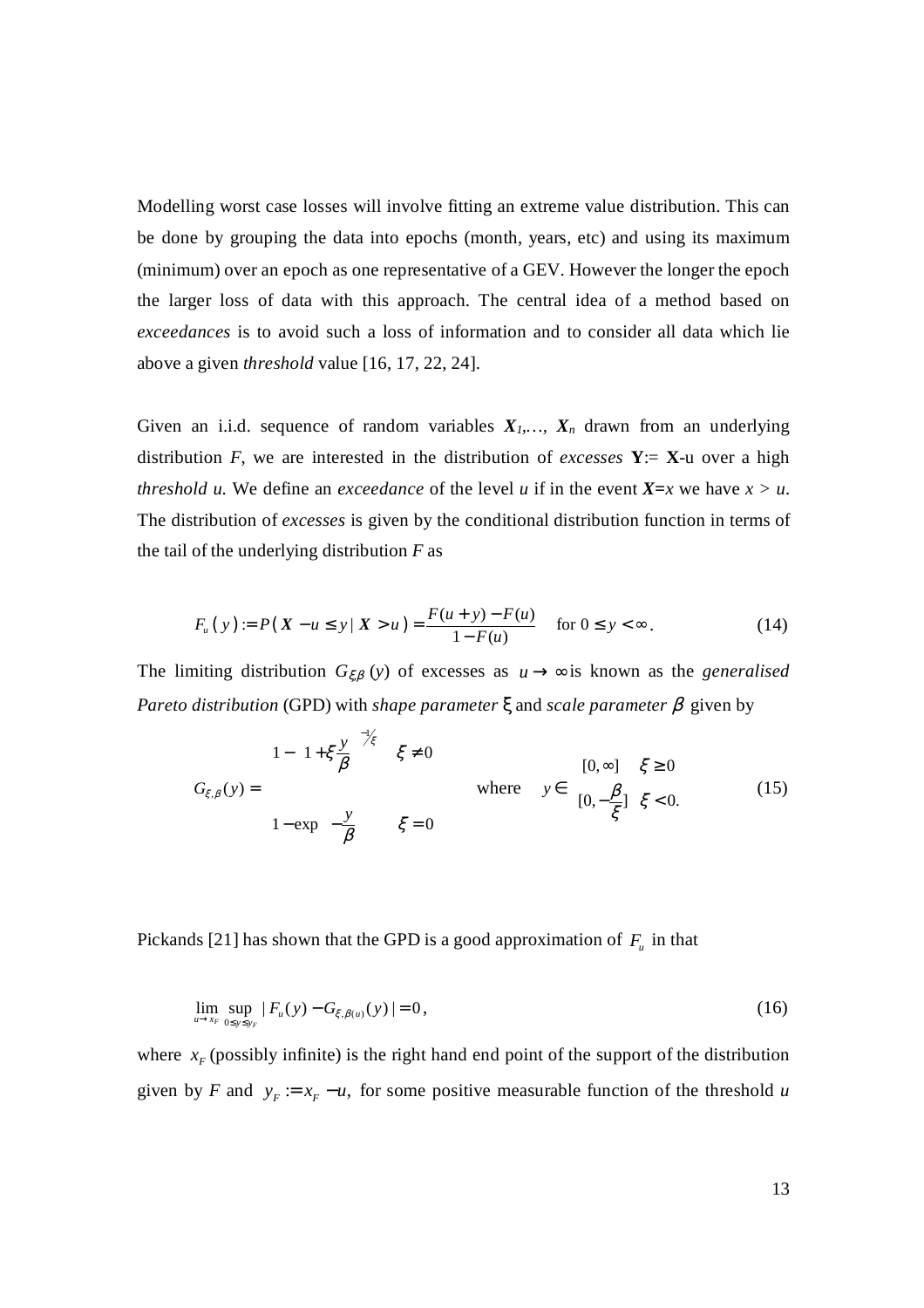given by  $\beta(u)$ , provided that this distribution is in the max-domain of attraction of the generalized extreme value distribution.

For  $\xi > 0$ , the tail of the density corresponding to *F* decays slowly like a *power* function and *F* belongs to the family of *heavy-tailed* distributions that includes among others the Pareto, log-gamma, Cauchy and t-distributions. Such distributions may not possess moments. Indeed, for the GPD with  $\xi > 0$ ,  $E[Y^k]$  is infinite for  $k > 1/\xi$ , so that for  $\zeta > 1$  the GPD has no mean and for  $\zeta > 1/2$  it has infinite variance. For  $0 \le \zeta \le 1/2$ , the tail of *F* decreases *exponentially fast* and F belongs to the class of *medium-tailed* distributions with two moments finite comprising the normal, exponential, gamma and log-normal distributions. Finally, for  $\xi < 0$  the underlying distribution *F* is characterised by a *finite* right endpoint and such *short-tailed* distributions as the uniform and beta.

Financial losses and operational losses in particular are often such that underlying extremes tend to increase without bound over time rather than clustering towards a welldefined upper limit. This suggests that the shape parameter for the GPD estimated from such data can be expected to be non-negative.

Equation (14) may be re-written in terms of survivor functions as

$$
\overline{F}(u+y) = \overline{F}(u) \overline{F}_u(y).
$$
 (17)

The survivor function  $\overline{F}(u)$  may be estimated empirically by simply calculating the proportion of the sample exceeding the threshold *u*, i.e.  $\overline{F}(u) = N_u/n$ . The corresponding q-quantiles of the underlying distribution *F* are given by

$$
x_q = u + \frac{\beta}{\xi} \left[ \left( \frac{n}{n_u} (1 - p) \right)^{-\xi} - 1 \right] \qquad \xi \ge 0
$$
  

$$
x_q = u - \frac{\beta}{\xi} \qquad \xi < 0 \qquad (18)
$$

and the mean of the GPD or *expected excess* function equals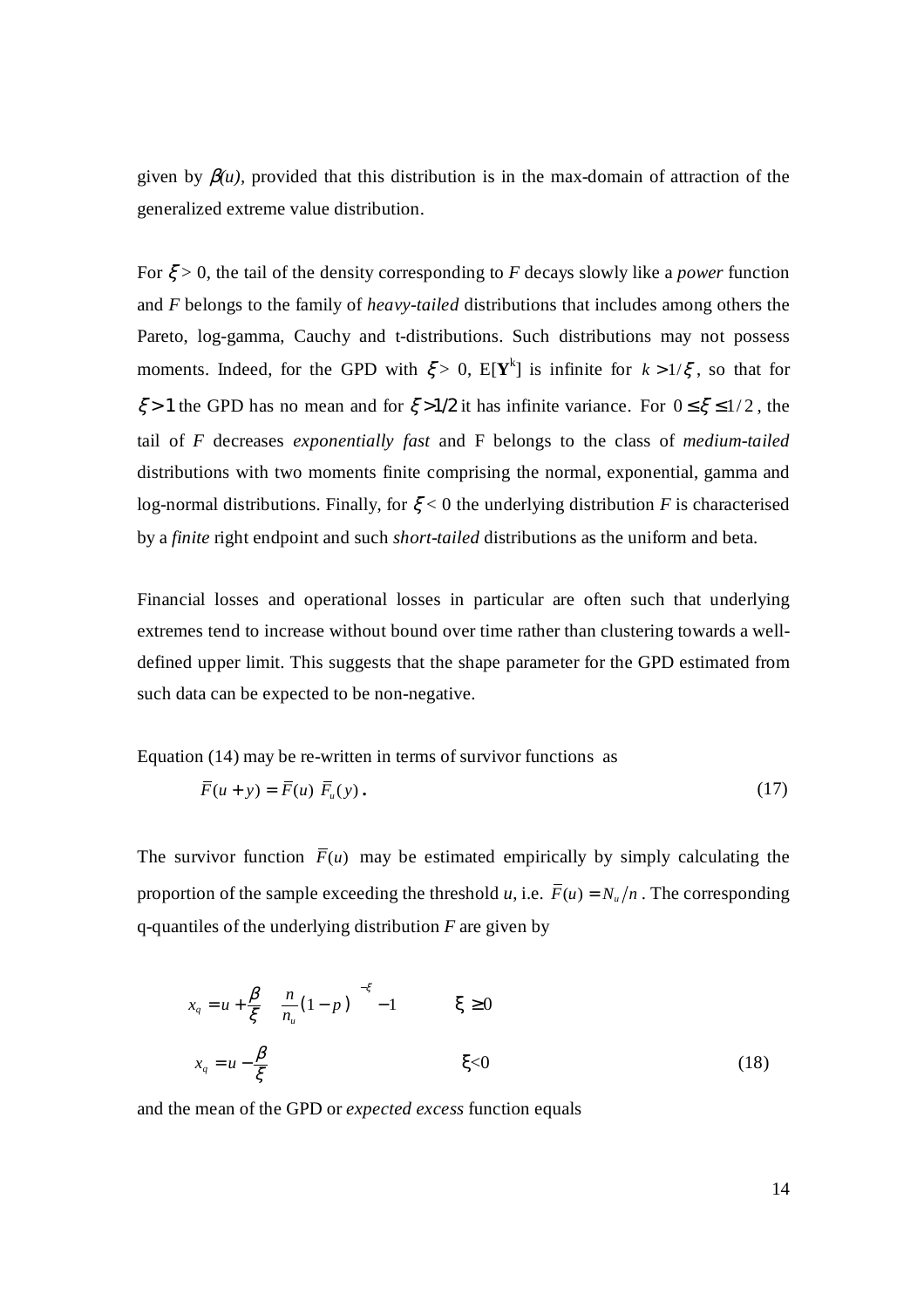$$
E(X - u | X > u) = \frac{\beta + \xi u}{1 - \xi} \quad \text{for } \xi < 1, \quad u > 0.
$$
 (19)

These may be estimated by replacing the shape and scale parameters by their sample estimates [19, 26].

### **4. Stochastic model for measuring of operational risk**

Occurrences of extreme losses over time may be viewed as a point process  $N_u$  of exceedances which converges weakly to a Poisson limit [7, 17, 19]. The GPD provides a model for the excesses over an appropriate threshold  $u$ , while the limit Poisson approximation helps to make inferences about the *intensity* of their occurrence. The resulting asymptotic model is known as the *peaks over threshold* (POT) model [8, 16, 17].

For *u* fixed the parameters of the POT model are the *shape*  $\xi$  and the *scale*  $\beta$ <sub>*u*</sub> parameters of the GPD and the Poisson *exceedance rate*  $\lambda_u$ . In terms of these parameters, the alternative *location*  $\mu$  and *scale*  $\sigma$  parameters are given respectively by

$$
\mu = u + \beta \xi^{-1} \left( \lambda^{\xi} - 1 \right) \tag{20}
$$

$$
\sigma = \beta \lambda^{\xi} \,. \tag{21}
$$

Conversely, the location and alternative scale parameters determine the scale parameter and exceedance rate respectively as

$$
\beta_u = \sigma + \xi(u - \mu) \tag{22}
$$

$$
\lambda_u := \left(1 + \xi \frac{(u - \mu)}{\sigma}\right)^{-\frac{1}{\xi}}.
$$
\n(23)

The POT model captures both aspects of operational risk measures – severity and frequency of loss – in terms of excess sizes and corresponding exceedance times. The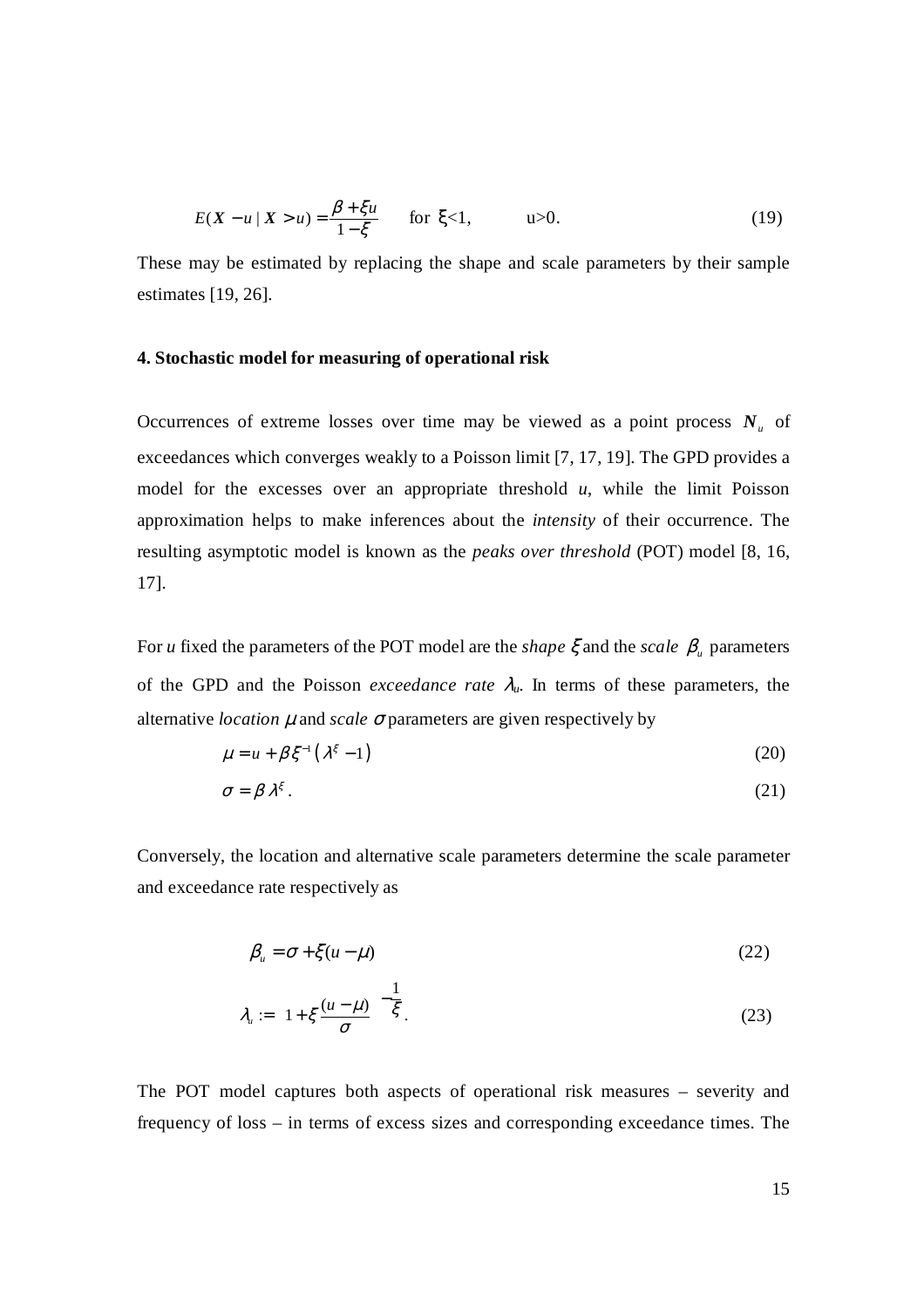choice of threshold must satisfy the asymptotic convergence conditions in (11) and (16), i.e. be large enough for a valid approximation, but when *u* is too high classical parameter estimators for  $\xi$  and  $\beta$ <sub>u</sub> may have too high a variance due to the small size of exceedances. In the literature [6, 7, 8, 19, 24-28] various techniques have been proposed for a statistically reliable choice of threshold. We will assume that the chosen threshold *u* satisfies a 'bias versus variance trade-off' optimality condition. In our operational risk framework such a *u* may be termed an *unexpected los*s *threshold*. Since in this threshold method all excess data is used for parameter estimation, the intensity is measured in the same time units as the given underlying profit and loss data.

Justified by the theoretical results presented from the asymptotic theory of extremes and based upon the point process representation of exceedances given by the POT model, we are now in a position to quantify operational risk. In summary, the operational risk measures are the expected severity and intensity of losses over a suitably chosen threshold u for this model estimated from appropriate profit and loss data.

• Severity of the losses is modelled by the GPD. The expectation of excess loss distribution, i.e. *expected severity* is our coherent risk measure [1] given by

$$
E(X - u | X > u) = \frac{\beta_u + \xi u}{1 - \xi} \quad \text{with } \beta := \sigma + \xi (u - \mu). \tag{24}
$$

• The number of exceedances  $N<sub>u</sub>$  over the threshold u and the corresponding exceedance times are modelled by a Poisson point process with *intensity* (frequency per unit time) given by

$$
\lambda_u := \left(1 + \xi \frac{(u - \mu)}{\sigma}\right)^{-\frac{1}{\xi}} \tag{25}
$$

• *Extra* capital provision for operational risk over the *unexpected los*s *threshold u* is estimated as the *expectation of the excess loss* distribution (expected severity) scaled by the *intensity* λ*<sup>u</sup>* of the Poisson process, *viz*.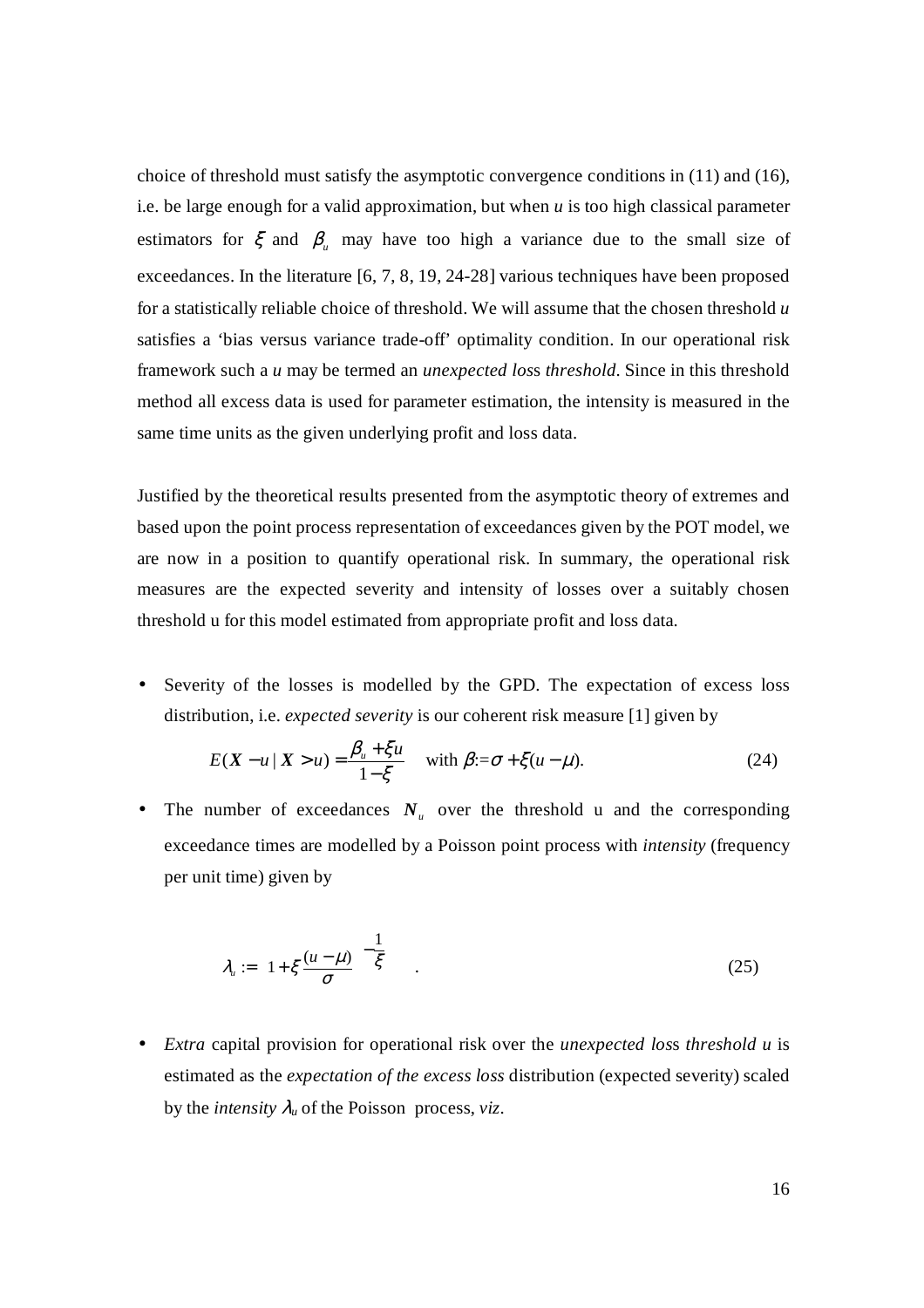$$
\lambda_u \ E(X - u \mid X > u) = \lambda_u \ \frac{\beta_u + \xi u}{1 - \xi},\tag{26}
$$

where *u*,  $\beta$ ,  $\xi$  and  $\lambda$  are the parameters of the POT model and time is measured in the same units as data collection frequency, e.g. hours, days, weeks, etc. (Note that usually  $\beta_u$  and  $\lambda_u$  will be expresses in terms of the  $\mu$  and  $\sigma$  as in (24) and (25).)

• The *total* amount of capital provided against extreme operational risks for the time period *T* will then be calculated by

$$
u_{\tau} + \lambda_u \ T \ E(X - u \mid X > u) = u_{\tau} + \lambda_u \ T \ \frac{\beta + \xi u}{1 - \xi},\tag{27}
$$

where  $u_T$  may in the first instance be considered to be equal to  $u$  under the assumption of max-stability.

In general this threshold value  $u<sub>T</sub>$  over a long horizon T should be adjusted with respect to the time horizon appropriate to integrated risk management and to the thresholds obtained from market and credit models. This is a topic of our current research. The accuracy of our economic capital allocation (26) depends of course on both the correct choice of threshold and accurate estimates of the GPD parameters.

Extreme losses are rare by definition and consequently the issue of small data sets becomes of crucial importance to the accuracy of the resulting risk measures. In addition, operational risk data sets are not homogeneous and are often classified into several subsamples, each associated with a different risk factor or business unit. The conventional *maximum likelihood* (ML) estimation method performs unstably when it is applied to small or even moderate sample sizes, i.e. less than fifty observations. *Bayesian simulation* methods for parameter estimates allow one to overcome problems associated with lack of data through intensive computation.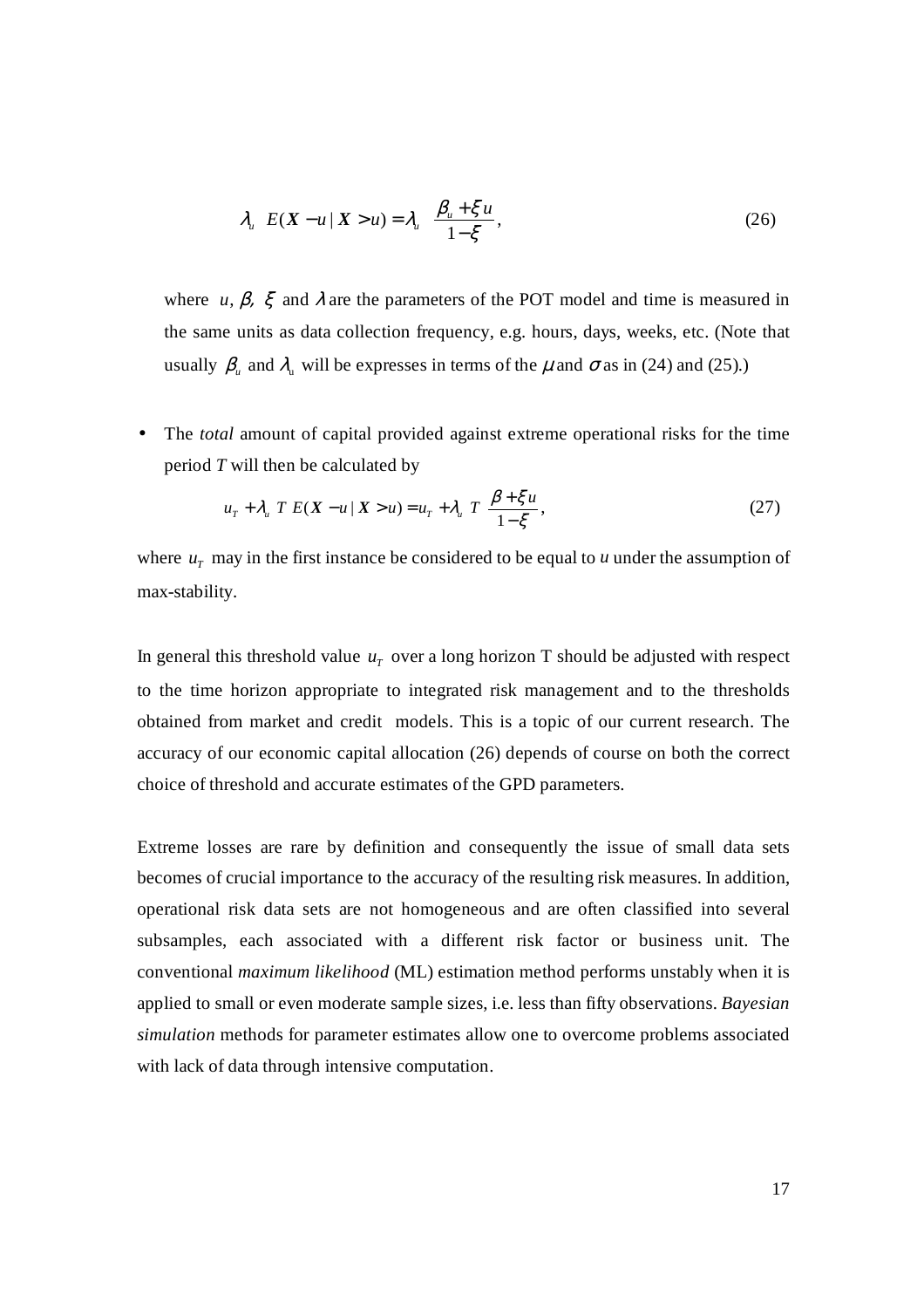The *Bayesian hierarchical Markov Chain Monte Carlo* (MCMC) *simulation* model [3, 23] treats uncertainties about parameters by considering them to be random variables (Bayesian view) and generates (simulates) an empirical parameter distribution approximating the conditional posterior parameter distribution given the available loss data. A Bayesian hierarchy is used to link the posterior parameters of interest through the use of prior distribution hyperparameters – in our case estimates of the parameters are linked through the data on different risk types. Our computational procedures were built on R. Smith's statistical procedures and algorithms for GPD assumption verification and corresponding threshold choice [24] using the special library for extreme value statistics of Splus software. Stability of parameter estimation in the presence of small samples is achieved by taking as estimates the medians of the possibly disperse empirical marginal posterior parameter distributions.

| <b>Business unit</b> |                         | $\cdots$ |                         | $\cdots$ | N                                                  | <b>Firm-wide</b>        |
|----------------------|-------------------------|----------|-------------------------|----------|----------------------------------------------------|-------------------------|
| <b>Loss factor</b>   |                         |          |                         |          |                                                    |                         |
| Technology           | $X_1^1$                 |          | $X_1^j$                 |          | $X_1^N$                                            | $X_1^1, X_1^2, , X_1^N$ |
| failure              |                         |          |                         |          |                                                    |                         |
| Fraud                | $X_2^1$                 |          | $X_{2}^{j}$             |          | $X_2^N$                                            | $X_2^1, X_2^2, , X_2^N$ |
| $\ddots$             |                         | $\cdots$ |                         | $\cdots$ |                                                    | $\cdot\cdot\cdot$       |
| External event       | $X_n^1$                 |          | $X_n^j$                 |          | $X_n^N$                                            | $X_n^1, X_n^2, , X_n^N$ |
| <b>Total</b>         | $X_1^1, X_2^1, , X_n^1$ | $\ldots$ | $X_1^j, X_2^j, , X_n^j$ |          | $\cdots$ $X_1^N, X_2^N, , X_n^N$ $X^1, X^2, , X^N$ |                         |
|                      |                         |          |                         |          |                                                    |                         |

Operational loss data may be organized into a matrix according to loss type and to business unit as in Table 1 (in which for simplicity only a single cell entry is shown).

### **Table 1** *Firm-wide matrix of operational losses*.

The simulated values of the parameters of the POT model are used for calculation of capital provision according to formulas (25) and (26). For overall capital allocation at the top level of the bank, we hope to reduce the overall assessed capital allocation due to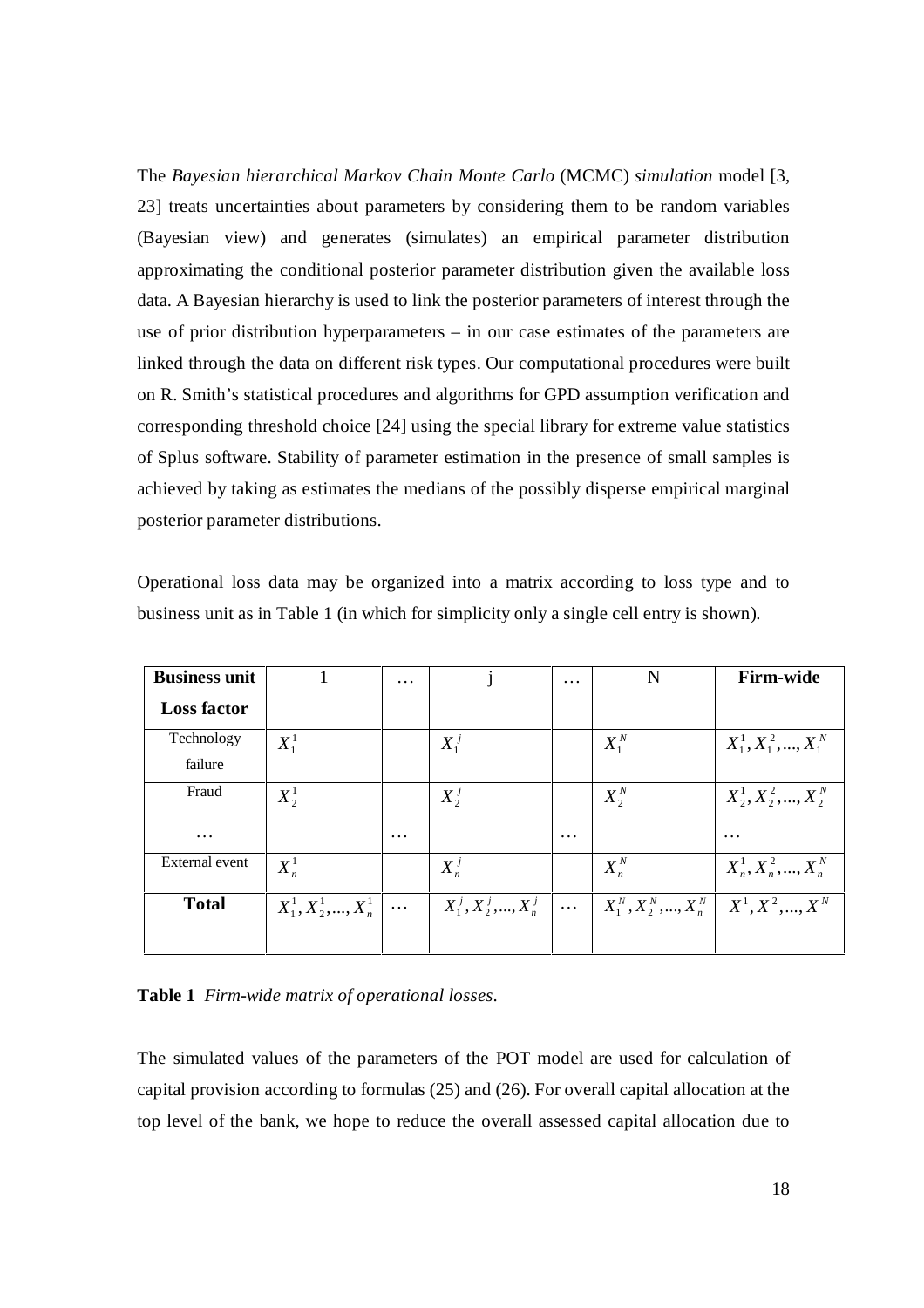portfolio diversification effects and to identify the high-risk factors for specific business units of the firm.

The procedure could can be applied to one business unit across different loss types. Alternatively, it may be applied to one type of loss across all business units as will be demonstrated below in Section 6. Conceptually, both loss factor and business unit dimensions can be simultaneously accommodated at the cost of increased complexity – a topic of our current research. Essentially, the technique is to apply computational power to substitute for insufficient amounts of data, but its empirical estimation efficiency when back-tested on large data sets is surprisingly good.

### **5. Simulation of peaks over threshold model parameters by MCMC**

Bayesian parameter estimation treats uncertainties about parameters by considering parameters to be random variables possessing probability density functions. If the *prior density*  $f_{\theta | \psi}$  of the random parameter vector  $\theta$  is parametric, given a vector of random *hyperparameters* ψ, and of a mathematical form such that the calculated *posterior density*  $f_{\theta|X_1,\dots,X_n,\psi} := f_{\theta|\psi^+}$  is of the same form with new hyperparameters  $\psi^+$  determined by  $\psi$  and the observations  $X_1, \ldots, X_n$ , then we say that  $f_{\theta|\psi}$  is a parametric family of | densities *conjugate prior* to the *sampling density fX|*θ.

The *Bayesian hierarchical model* provides a transparent risk assessment by taking into account the possible classification of the profit and loss sample according to loss data subtypes or *classes*, i.e. risk factors or business units, as well as the aggregate. In this model the prior density for the hyper-parameters  $\psi$  is *common* to all loss subtype prior densities for the parameters  $\theta$ . The *hyper-hyper parameters*  $\varphi$  are chosen to generate a vague conjugate prior indicating a lack of information on the hyper-parameters' prior distribution before the excess loss data is seen*.* Thus we have a Bayesian hierarchical decomposition of the posterior parameter density  $f_{\theta|X,\psi}$  given the observations and the *initial* hyper-hyper-parameters  $\varphi$  as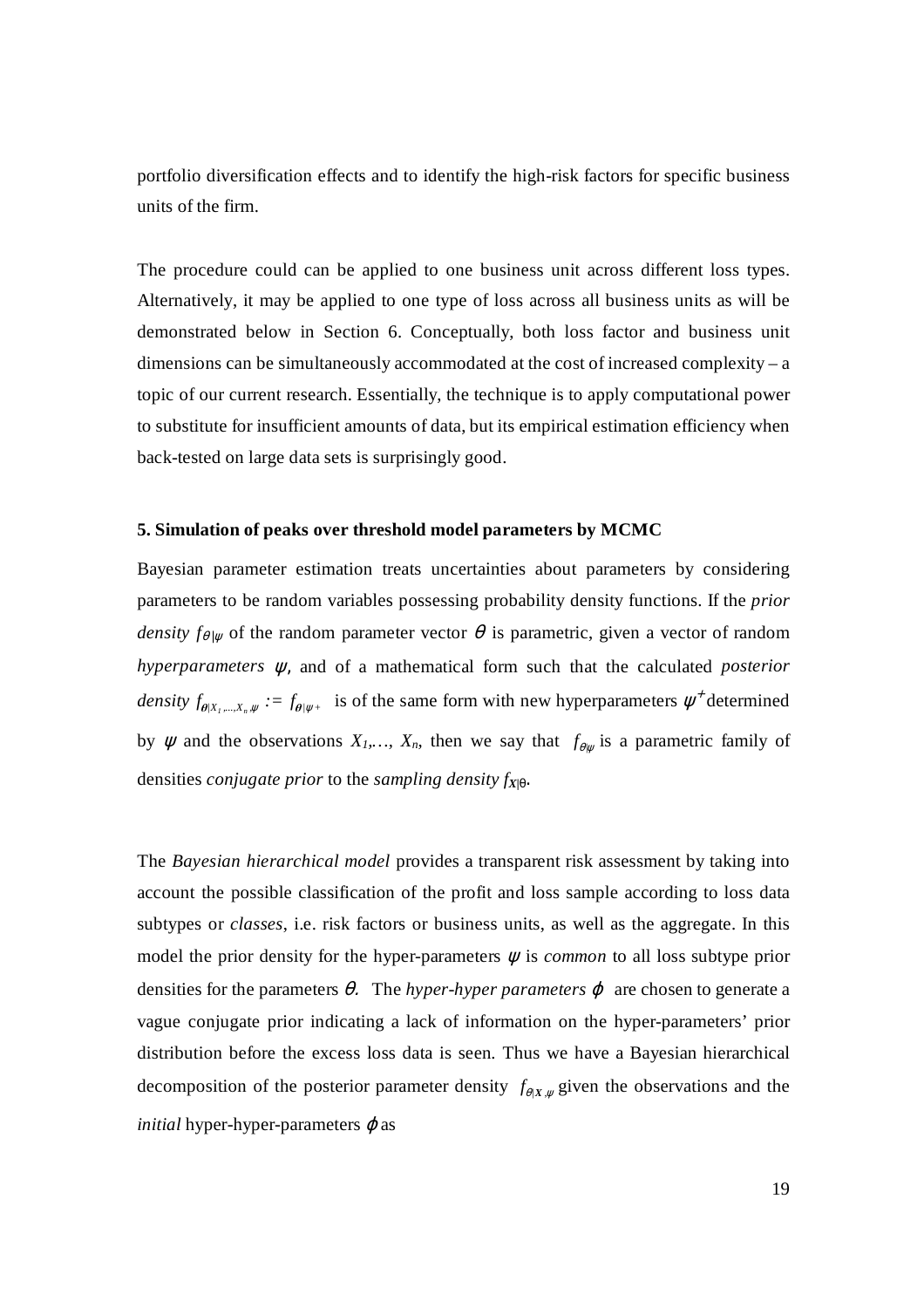$$
f_{\theta|X,\psi}(\theta|X,\psi) \propto f_{X|\theta}(X|\theta) f_{\theta|\psi}(\theta|\psi) f_{\psi}(\psi|\phi)
$$
  
\n
$$
\propto f_{X|\theta}(X|\theta) f_{\psi|\theta}(\psi|\theta,\phi)
$$
  
\n
$$
\propto f_{X|\theta}(X|\theta) f_{\psi}(\psi|\phi^+),
$$
\n(27)

where  $\infty$  denotes proportionality (up to a positive constant). We may thus perform the Bayesian update of the prior parameter density  $f_{\theta} \propto f_{\theta | \psi} f_{\psi}$  in two stages -- first updating the hyper-hyper-parameters  $\varphi$  to  $\varphi^*$  conditional on a given value of  $\theta$  and then computing the value of the corresponding posterior density for this  $\theta$  given the observations *X*. Figure 2 depicts schematically the relationships between the 3 parameter levels and the excess loss observations for each risk class. Note that even though the prior specification of parameters for individual risk classes is as an independent sample from the *same* hyperparameter Gaussian prior distribution, their posterior multivariate Gaussian specification will *not* maintain this independence given observations which are statistically dependent.

The Bayesian *posterior density*  $f_{\theta|X,\psi}$  may be computed via *Markov chain Monte Carlo* (MCMC) simulation [23, 27, 28]. The idea, which goes back to Metropolis, Teller *et al* and the hydrogen bomb project*,* is to simulate sample paths of a Markov chain. The states of the chain are the values of the parameter vector  $\theta$  and its visited states converge to a stationary distribution which is the Bayesian joint posterior parameter distribution  $f_{\theta|X,\psi}$ (termed the *target* distribution) given the loss data *X* and a vector  $\psi$  of hyperparameters as discussed above. In this context, a *Markov chain* is a discrete time continuous state stochastic process whose next random state depends statistically only on its current state and not on the past history of the process. Its random dynamics are specified by the corresponding state transition probability density. In this application the parameter vector state space of the chain is discretised for computation in order to create a parameter histogram approximation to the required multivariate posterior parameter distribution.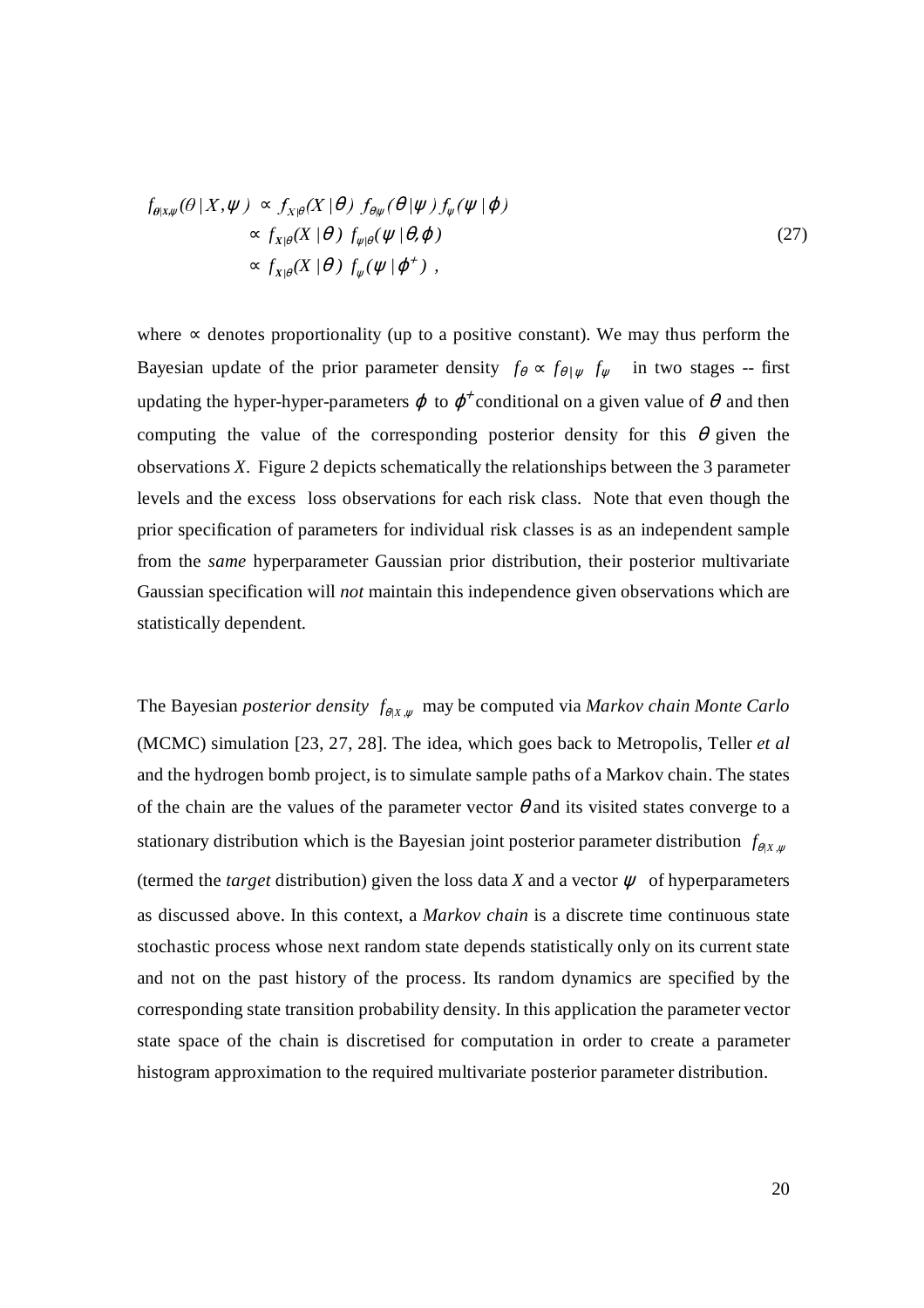

**Figure 2** *Hierarchical Bayesian model parameter and observation dependencies conditional on their hyperparameters.*

For our application, the parameter vector  $\theta$  represents the generalized Pareto distribution (GPD) parameters of interest  $\{\mu_j, \log \sigma_j, \xi_j : j = 1,2... \}$  for the  $j=1,...,J$  data classes (business units or risk factors) and the hyperparameter vector  $\psi$  consists of { $m_{\mu}$ ,  $s^2_{\mu}$ ,  $m_{log\sigma}$ ,  $s^2_{log\sigma}$ ,  $m_\xi$ ,  $s^2_\xi$  } which are the parameters of a common (across all business units) multivariate Gaussian prior distribution of the GPD parameters. To implement the strategy, *Gibbs sampling* and the *Metropolis-Hastings* algorithm [3] are used to construct the Markov chain possessing our specific target posterior distribution as its stationary distribution. This target distribution is defined by standard Bayesian calculations in terms of the peaks over threshold likelihood function and appropriate prior distributions. Running the Markov chain for very many transitions (about 1M) produces an empirical parameter distribution that is used to estimate the posterior density  $f_{\theta|X,\psi}$ .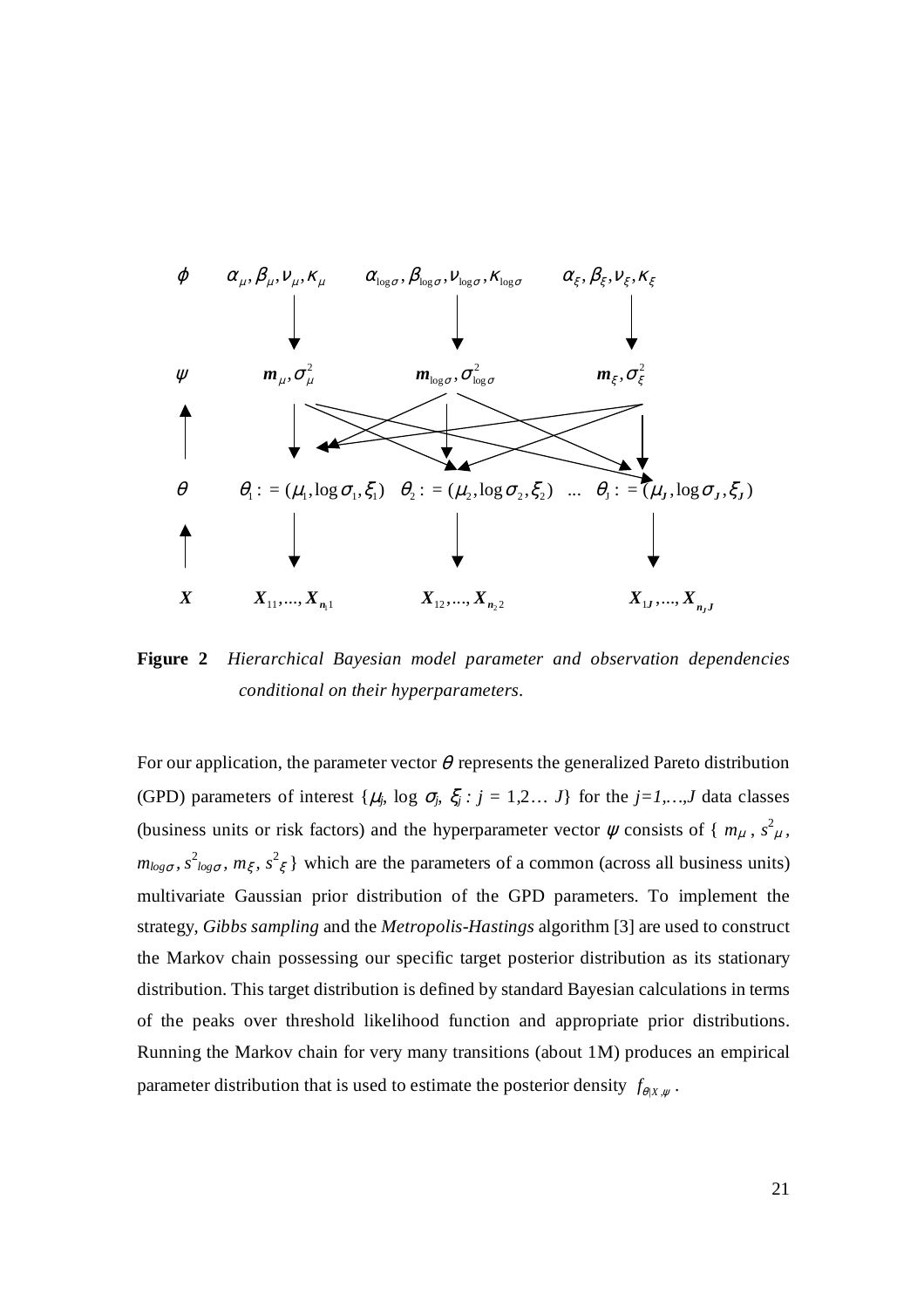These MCMC dynamical methods generate the sequence  $\{\theta_i^0, \theta_j^1, \theta_j^2, ...\}$  of parameter estimates  $\theta_j = {\mu_j \log \sigma_j, \xi_j}, j = 1, 2, \ldots J}$  for each data class with  $\theta_j^{t+1}$  (for time  $t \ge 0$ ) depending solely upon  $\theta_j^t$ . This process represents the traditional exchange of computational intensity for low data availability. After sufficient iterations the Markov chain will forget its initial state and converge to the stationary required posterior distribution  $f_{\theta|X,\psi}$  not depending on the initial state  $\theta_j^0$  or time *t*. By discarding the first *k* (=10k) states of the chain, constituting the *burn-in period*, the remainder of the Markov chain output may be taken to be a parameter sample drawn from the high-dimensional target parameter posterior distribution.

In summary, the MCMC simulation is used to generate an empirical parameter distribution approximating the conditional posterior multivariate parameter distribution given the available loss data. A *Bayesian hierarchical* model is used to link the posterior parameters of interest through the use of common prior distribution hyperparameters. The simulation is implemented using hybrid methods and parameter estimates are taken as median values of the generated empirical marginal parameter distributions.

### **6. Example: Bank trading losses analysis through the Russian Crisis**

We apply the framework set out above to analyse the losses of the trading activities of a major European investment bank during the period 1 October 1997 to 31 December 1998. Financial turmoil in the summer of 1998 caused by the Russian government's domestic bond default on 24 August 1998 caused losses which can be seen as *external* to the bank's normal operating conditions -- possibly in the category of unexpected large losses. In financial crises the separation of financial risks into various types (market, credit etc.) proves to be difficult and the Russian crisis is no exception. To reduce bank exposure to the consequences of such events a correct model for risk evaluation and capital provision should be identified, with the corresponding unexpected threshold level given by current historical loss data. In what follows the necessary diagnostics to test and verify the POT model assumptions for *aggregated* P&L data are first performed. Next we back-test the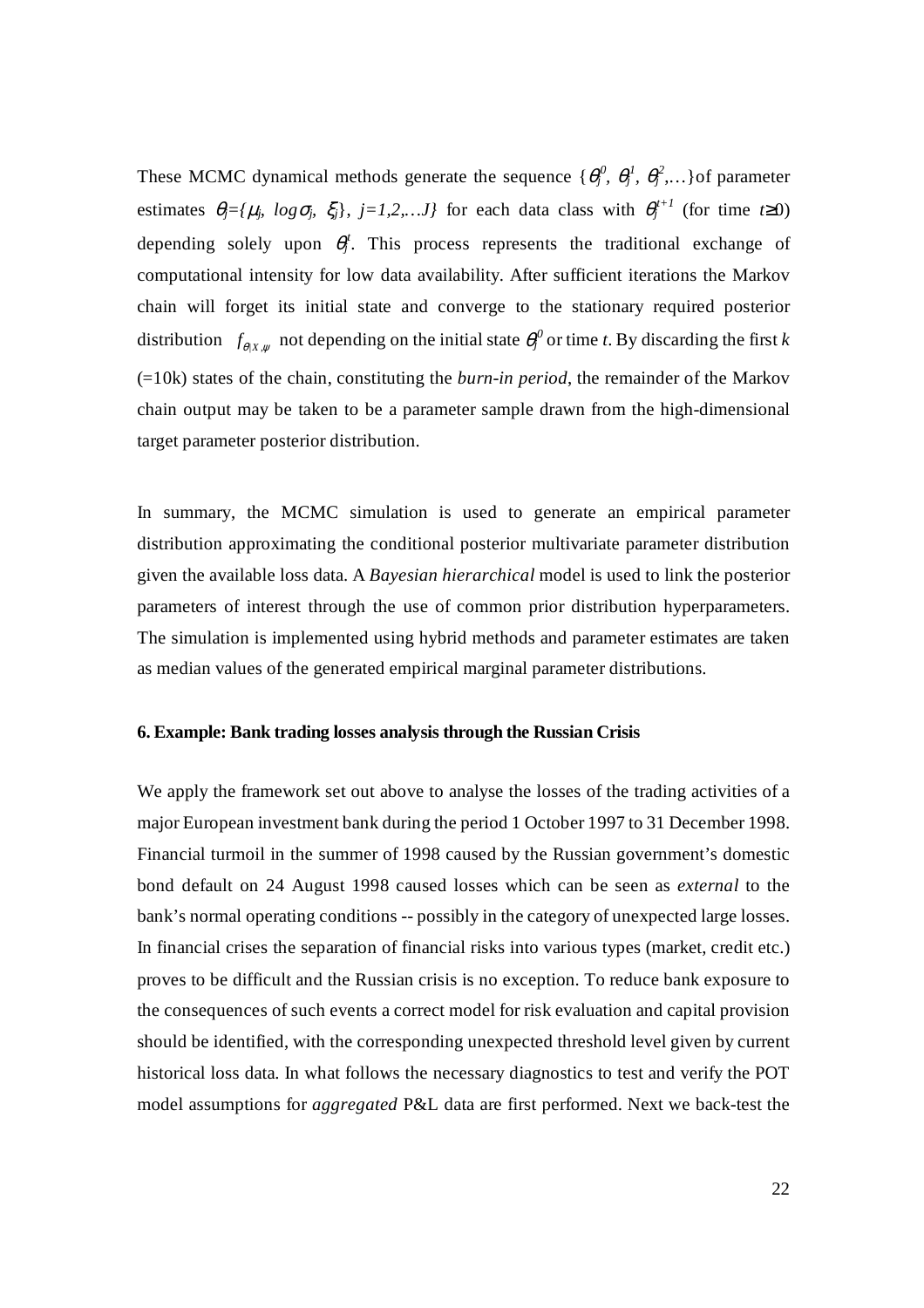predictive power of the POT model in terms of the proposed capital provision estimation rule and then study its breakdown by business unit. Our data (rescaled for confidentiality reasons) contains daily P&L reports from four business unit / trading desks. Daily events are aggregated across the four desks. The *aggregated* P&L data consists of *n*=296 profits or losses with a net profit figure of 27,337 monetary units. They range from 2,214 loss to 1,532 profit; see Table 2 for summary statistics and Figure 3 for a time-series plot and histogram of aggregated P&L data.

| Min:                      | $-1532.394960$ | Mean:   | -92.353455    |
|---------------------------|----------------|---------|---------------|
| Max:                      | 2214.319020    |         |               |
| 1st Qu.:                  | -320.839980    | Median: | $-119.276080$ |
| $3rd$ Qu.:                | 68.261120      |         |               |
| Sample size:              | 296            |         |               |
| Std Dev.:                 | 463.733057     |         |               |
| Excess Kurtosis: 5.047392 |                |         |               |

**Table 2** *Summary statistics for daily aggregated P&L data. Losses are positive and profits are negative.*



**Figure 3** *Daily P&L data aggregated over the four trading desks: time-series plot (left) and histogram (right). Note that losses are positive and profits are negative.*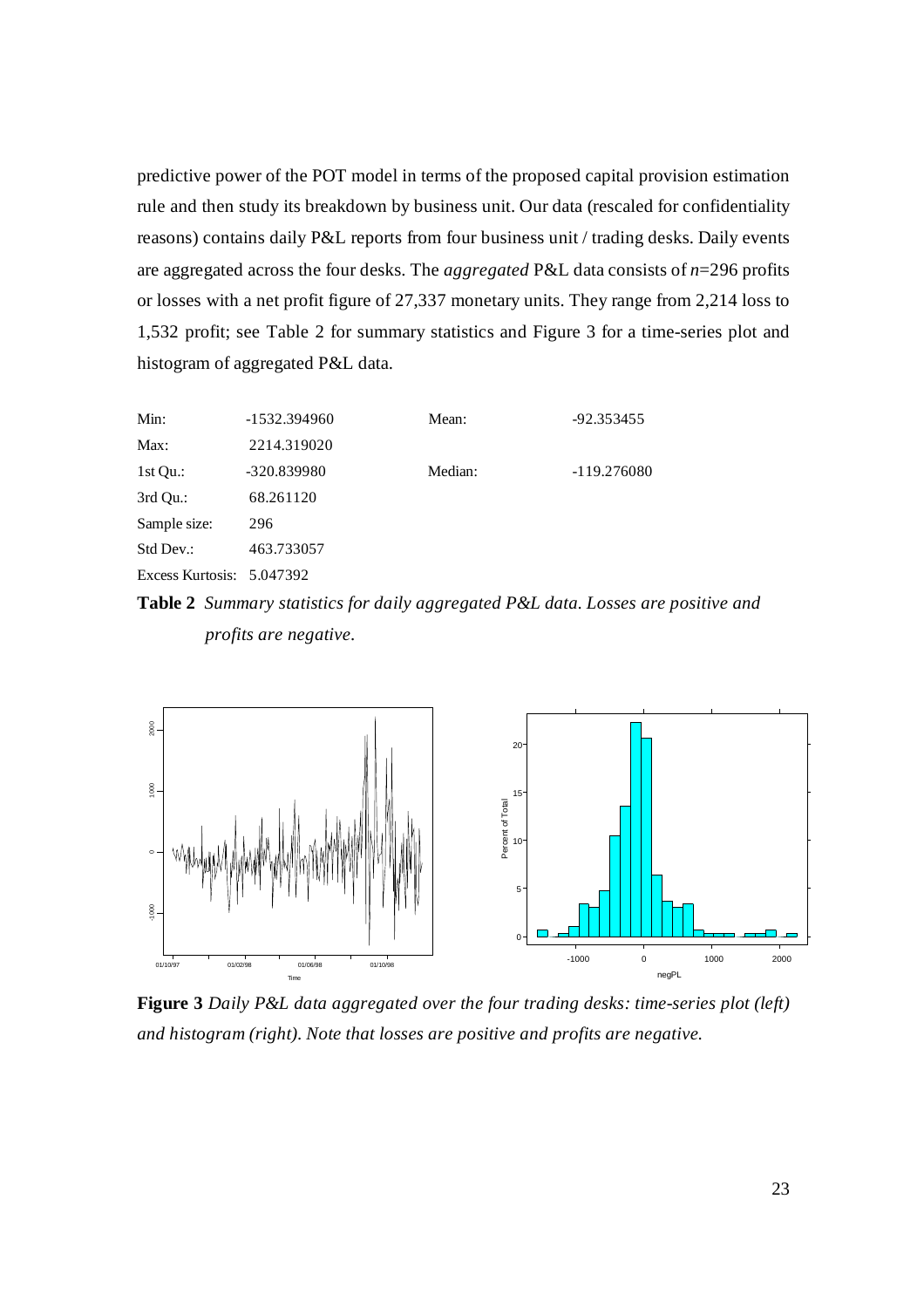

**Figure 4** *Empirical mean excess plot and shape parameter* ξ *ML estimates for an increasing sequence of thresholds in aggregated P&L data. Dotted lines represent estimated 95% confidence intervals of* ξ *ML estimates.*

In Figure 4 we plot the empirical excesses of the aggregated P&L data for an increasing sequence of thresholds. The positive steep slope above a threshold of about 500 indicates a heavy loss tail. The shape parameter plot, based on maximum likelihood estimation of ξ, seems to have stable standard deviation 0.15 up to a minimum of *nu*=55 exceedances. Samples of size less than  $n_u=55$  exceedances (or equivalently thresholds higher than  $u=150$ ) yield ML  $\xi$  estimates with significantly large estimated 95% confidence intervals. Hence a realistic threshold should not be set higher than *u*=150 when fitting the POT model with this approach.

Figure 5 shows the empirical quantiles versus a standard normal distribution and a GPD with scale parameter  $\beta = 1$  and shape parameter  $\xi = 0.25$ , which represents the best Q-Q plot against the GPD for various values of ξ. These Q-Q plots verify earlier observations that the loss tail is heavier than that to be expected from a normal distribution.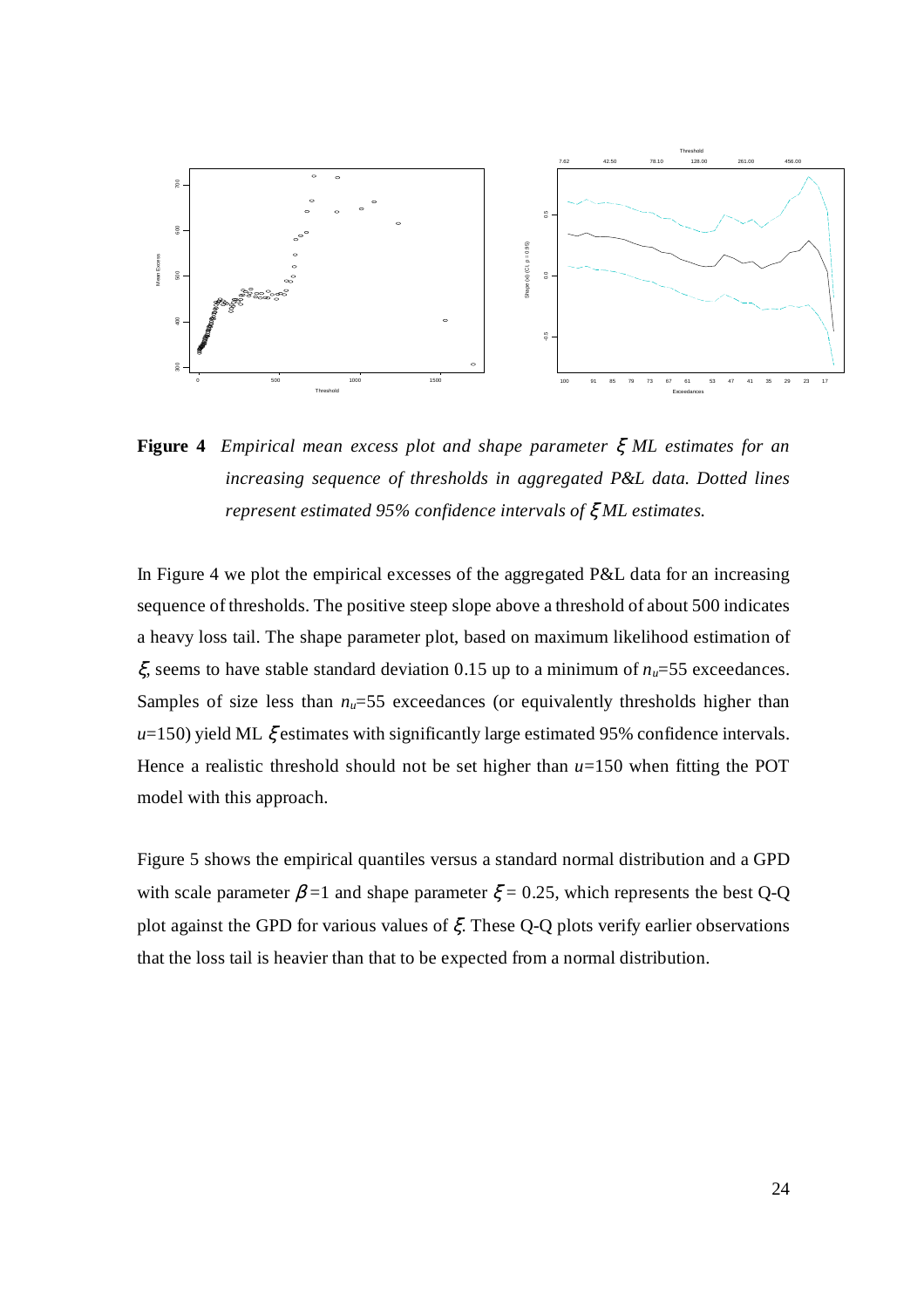

**Figure 5** *Q-Q plots of aggregated P&L data. (a) Comparing the empirical quantiles (vertical axis) with the quantiles expected from a standard normal distribution (horizontal axis); losses are positive. (b) Comparing the empirical quantiles (horizontal axis) with the quantiles expected from a GPD (*β*=1,* ξ*=0.25).*

As noted above, choice of threshold should guarantee the stability of the ML estimate of the shape parameter ξ when using maximum likelihood estimation*.* The ML estimates of  $\xi$  together with their standard errors for an increasing sequence of thresholds,  $50 \le u \le$ 1534, and the corresponding MCMC Bayesian estimates of  $\xi$  based on the medians and standard deviations of the marginal posterior distributions for the same thresholds are shown in Table 3. The Bayesian estimates of the shape parameter ξ from the MCMC algorithm show relative stability in the range u=250 to 1534 (corresponding to the 15% to 1% tails of the underlying P&L empirical distribution) at a value about  $\hat{\xi} = 0.53$ , indicating an  $\alpha$ -stable distribution with only a single moment finite. Moreover the Bayesian method allows estimation of the shape parameter from smaller-sized samples, less than  $n<sub>u</sub> = 20$  exceedances, whereas the corresponding ML estimates become totally unreliable for such small samples. For example, the ML shape parameter estimate for  $u=600$  (i.e.  $n<sub>u</sub>=16$  exceedances) is negative, which is not at all representative of its true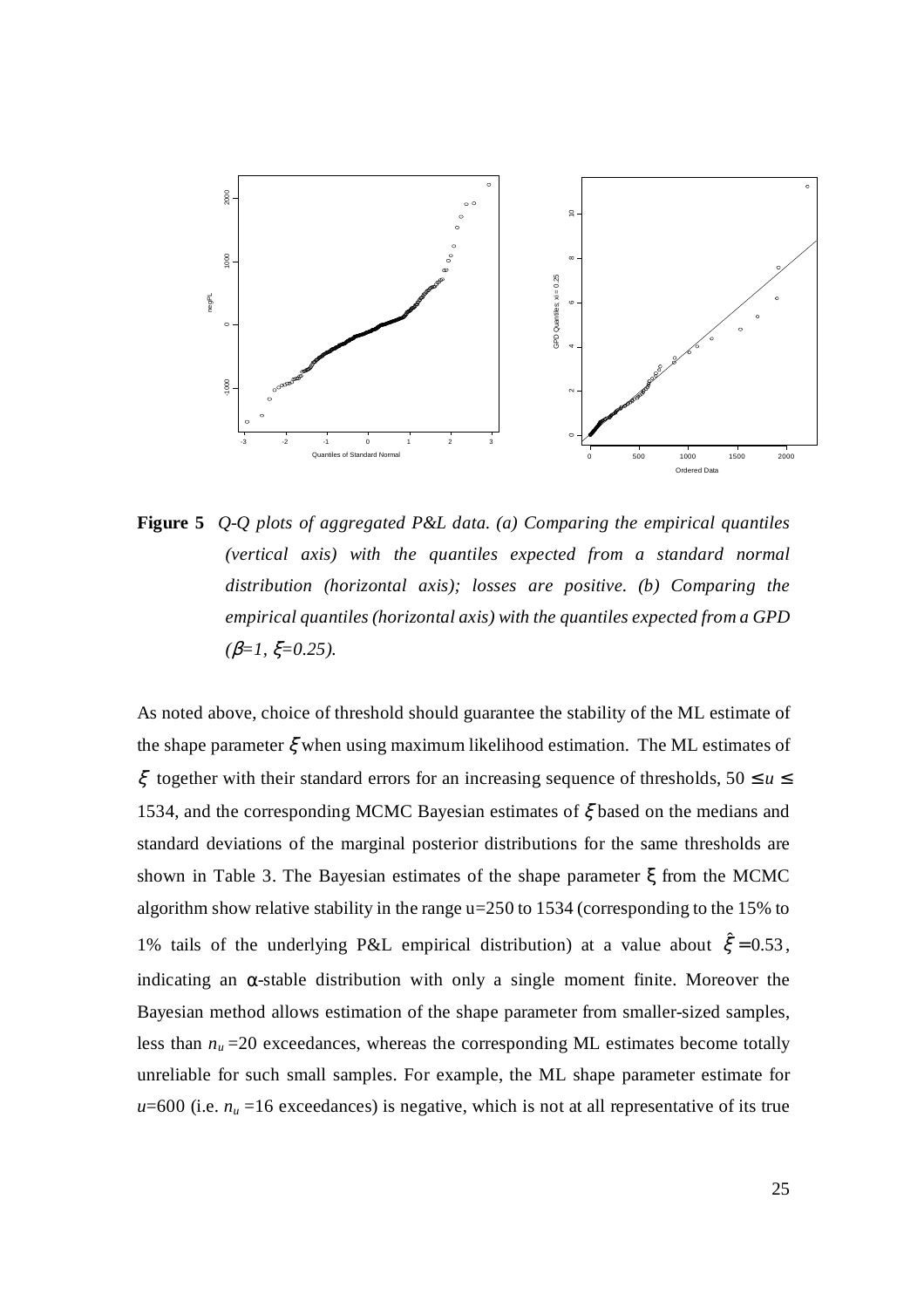value. By contrast, the Bayesian shape parameter estimates are stable even for just  $n<sub>u</sub> = 4$ exceedances (i.e. *u*=1534), although, as shown in Table 3, the corresponding posterior distribution in this case is rather dispersed.

| <b>Threshold</b><br>$\boldsymbol{u}$ | Number of<br>exceedances<br>$n_{u}$ | % Tail Fitted<br>P(X>u) | <b>Bayesian Shape par.</b><br>(posterior median<br><i>estimate</i> ) | <b>Maximum</b><br><b>Likelihood</b><br>Shape par. $\xi$ |  |
|--------------------------------------|-------------------------------------|-------------------------|----------------------------------------------------------------------|---------------------------------------------------------|--|
| 50                                   | 82                                  | 28%                     | 0.396(0.195)                                                         | 0.296(0.167)                                            |  |
| 75                                   | 72                                  | 25%                     | 0.311(0.207)                                                         | 0.220(0.163)                                            |  |
| 100                                  | 64                                  | 22%                     | 0.258(0.215)                                                         | 0.154(0.158)                                            |  |
| 150                                  | 55                                  | 18%                     | 0.254(0.226)                                                         | 0.119(0.163)                                            |  |
| 250                                  | 43                                  | 15%                     | 0.536(0.268)                                                         | 0.144(0.197)                                            |  |
| 400                                  | 30                                  | 10%                     | 0.520(0.221)                                                         | 0.181(0.261)                                            |  |
| 600                                  | 16                                  | 5%                      | 0.573(0.325)                                                         | $-0.228(0.527)$                                         |  |
| 1000                                 | 8                                   | 2.7%                    | 0.524(0.422)                                                         | $NA*$                                                   |  |
| 1534                                 | 4                                   | 1%                      | 0.527(0.662)                                                         | $NA*$                                                   |  |
|                                      |                                     |                         |                                                                      |                                                         |  |

\*NA: not available

# **Table 3** *Bayesian and ML estimates of the shape parameter* ξ *from the fitted POT model on the aggregated P&L beyond an increasing sequence of thresholds u. In parentheses are the standard errors of the ML estimates and Bayesian posterior distributions.*

The estimated standard errors of the ML estimates are merely an indication of accuracy which in fact deteriorates dangerously for higher thresholds (or, equivalently, lower tail probabilities and samples of smaller size). However, by calculating the posterior distributions of  $\mu$ ,  $\sigma$  and  $\xi$  by the Bayesian MCMC method, statistics – such as standard deviation or quantiles -- based on the entire distribution can be considered in addition to the median point estimates corresponding to absolute parameter error loss functions. Such an EVT analysis can assist in model evaluation by more robustly identifying the heavy-tail distributions. In our example, the Bayesian estimates of the shape parameter for the aggregated data suggest that only the first moment (i.e. the mean) is finite.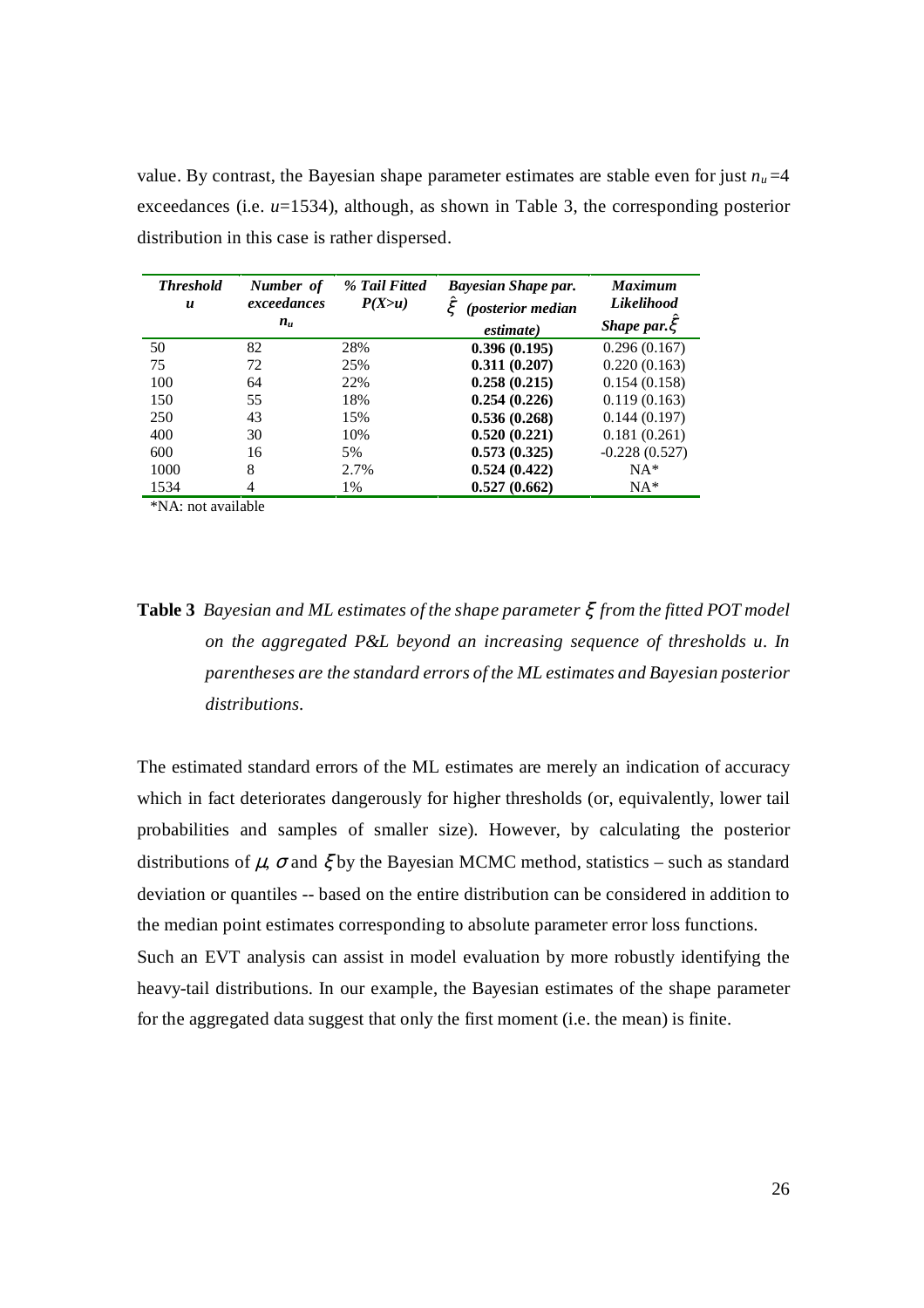### *Prediction of actual losses by the economic loss capital provision at firm level*

To test the capital allocation rule consider five 'event' dates:  $17^{\text{th}}$ ,  $21^{\text{st}}$ ,  $25^{\text{th}}$ ,  $28^{\text{th}}$  August 1998 and 11<sup>th</sup> September 1998. Three events are before and two after the Russian government's GKO default on  $24^{\text{th}}$  August 1998, *cf.* Figure 3. The fifth event-date  $(11^{\text{th}}$ September) is selected so that the sub-sample includes the maximum historic loss as its last observation. (Note that losses are treated as positive unless stated otherwise.) For a fixed loss threshold *u*=150, we fit to data both the normal distribution and the POT model using both maximum likelihood and Bayesian estimation. With the threshold set at *u*=150 the number of exceedances for all five data sets and the full sample are equal to  $n<sub>u</sub>=27$ , 29, 31, 33, 36 and 55 respectively. The results are illustrated in Figure 6 where the dots represent the empirical distribution function based on the full aggregated P&L data. There is a marked difference between the suggested GPD model and the normal distribution in all six experiments. The GPD approximates the excess loss distribution *F<sup>u</sup>* significantly better using the Bayesian posterior median estimates of  $\xi$ ,  $\mu$  and  $\sigma$  (see Figure 7). No maximum likelihood estimates are available for the first data set (to  $17<sup>th</sup>$ August 1998). Hosking and Wallis [13,14] show empirically that no ML estimates exist for  $n_u$ <50. Our data supports this for  $n_u$ =27. The Bayesian method yields a posterior distribution for the shape parameter with median estimate  $\tilde{\xi} = 0.22$ . Prediction results are improved by  $21<sup>st</sup>$  August 1998 with the Bayesian estimates still performing better than the maximum likelihood estimates. For data up to 28 August 1998 both estimation techniques start to yield comparable fits. This is so for the data up to the  $11<sup>th</sup>$  September 1998 and indeed for the full sample. When this experiment is repeated for the threshold  $u=600$  corresponding to the 5% tail of the empirical loss distribution only Bayesian estimates (based on 16 exceedances in the full sample) are reliable.

For the five dates selected the results of the Bayesian calculations of the operational risk capital allocation (using (25)) are given in Table 4. All estimates are based on the medians of the corresponding posterior distributions. Table 4A corresponds to the statistically fit threshold  $u=150$ , while Table 4B corresponds to the more theoretically reliable threshold  $u=600$  at which the Bayesian estimate of the tail shape parameter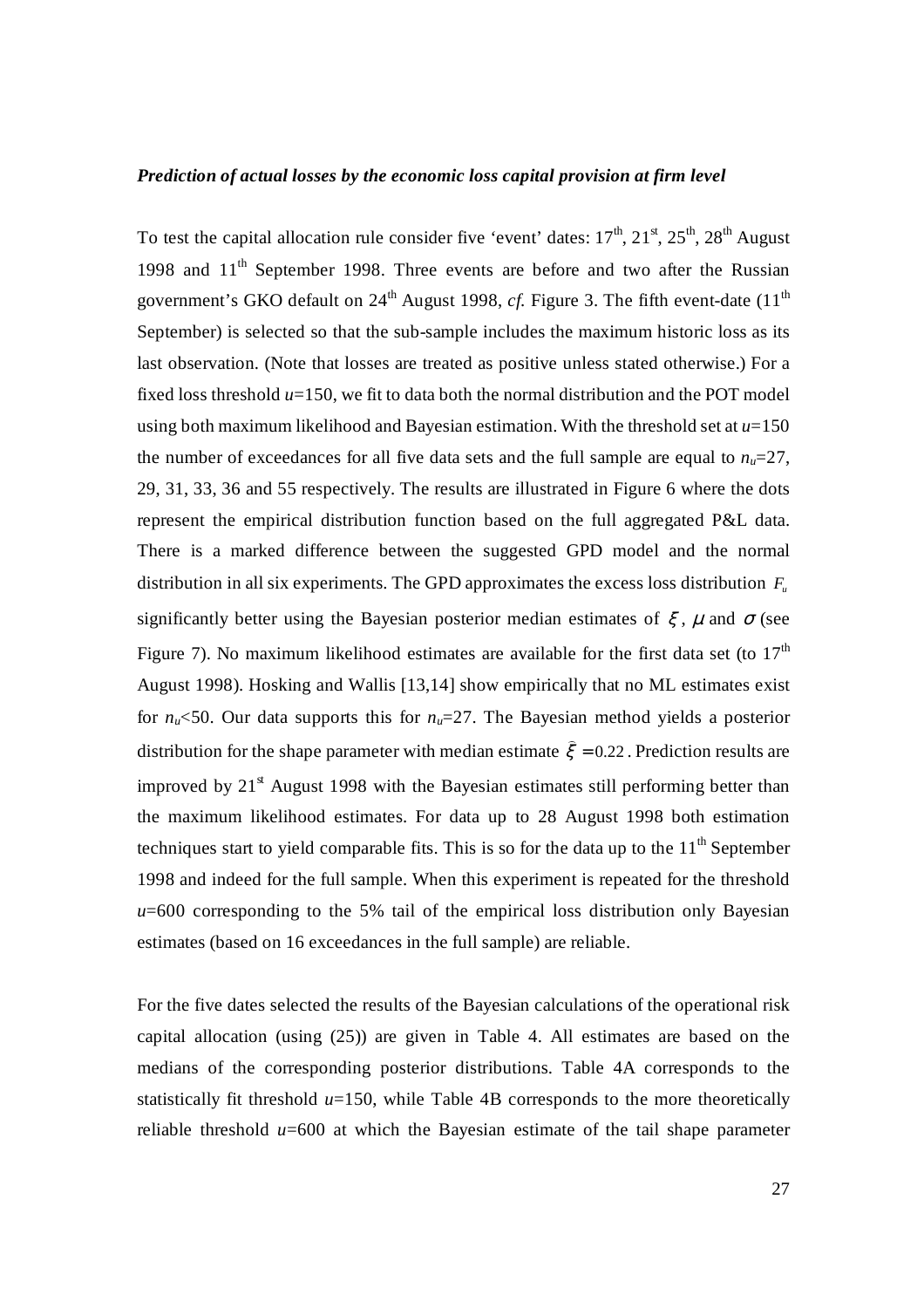$\hat{\xi} = 0.57$  (*c.f.* Table 3) indicates that only a single moment of the underlying P&L distribution is finite. The estimated annual expected excess risk capital based on 250 trading days is also shown as a percentage of the corresponding figure estimated from the full data. Clearly for both threshold levels the more data used in the period of turmoil, the closer our model captures the estimated full-data annual excess capital requirement. Examination of Figure 3 shows visually that while daily losses have settled to early 1997 patterns by the end 1998 about 92% of in-sample annual loss capital provision for 1998 could have been predicted using the statistically determined lower threshold value by  $11^{\rm th}$ September, less than half-way through the turmoil and before the Long Term Capital Management collapse added to volatility.

It is the *severity* of loss that varies between the five chosen 'event' dates, with loss *frequency* playing only a minor role. While the estimated expected excess loss using (24) increases from 232 to 587, the estimated time between exceedances decreases only moderately from about 12 to 9 days. The average number of losses per year<sup>2</sup> exceeding the threshold level  $u=150$  remains approximately at 25; that is, ten trading days on average between excessive losses, which seems to be a reasonable time interval in which to liquidate some risky positions.

| Data split date          | <b>Daily Expected</b><br><b>Excess beyond</b><br>$u (u=150)$ | <b>Exponential time</b><br>gap (in days) $\hat{\lambda}_{n}^{-1}$<br>between successive<br><b>Loss Excesses</b> | <b>Annualised Poisson</b><br>Intensity $\hat{\lambda}_u$<br>(Expected<br>number of Excesses) | <b>Expected Excess</b><br><b>Annual Risk</b><br>Capital<br>(% of the full data<br><i>estimate</i> ) |            |
|--------------------------|--------------------------------------------------------------|-----------------------------------------------------------------------------------------------------------------|----------------------------------------------------------------------------------------------|-----------------------------------------------------------------------------------------------------|------------|
| $17th$ Aug '98           | 231.6                                                        | 11.7                                                                                                            | 21.4                                                                                         | 4.956                                                                                               | (29.7%)    |
| $21^{\rm st}$ Aug '98    | 271.0                                                        | 11.1                                                                                                            | 22.5                                                                                         | 6,098                                                                                               | (36.7%)    |
| $25^{\text{th}}$ Aug '98 | 440.3                                                        | 10.6                                                                                                            | 23.6                                                                                         | 10,391                                                                                              | $(62.5\%)$ |
| $28^{\text{th}}$ Aug '98 | 513.9                                                        | 10.0                                                                                                            | 24.9                                                                                         | 12,796                                                                                              | (77%)      |
| $11^{th}$ Sep '98        | 586.7                                                        | 9.6                                                                                                             | 26.0                                                                                         | 15,254                                                                                              | (91.7%)    |
| Full sample              | 517.0                                                        | 7.7                                                                                                             | 32.2                                                                                         | 16,647                                                                                              | $(100\%)$  |

**Tables 4A** *Expected excess annual risk capital for the five sub-samples and the full-sample based on estimated with u*=150.

l

<sup>2</sup> The Poisson intensity  $\hat{\lambda}_\mu$  is calculated from equation (24) from the current posterior values for  $\mu$ ,  $\sigma$  and  $\xi$ on the MCMC simulation path. This yields an empirical distribution for  $\lambda_u$  from which we select the median estimate  $\hat{\lambda}_u$ .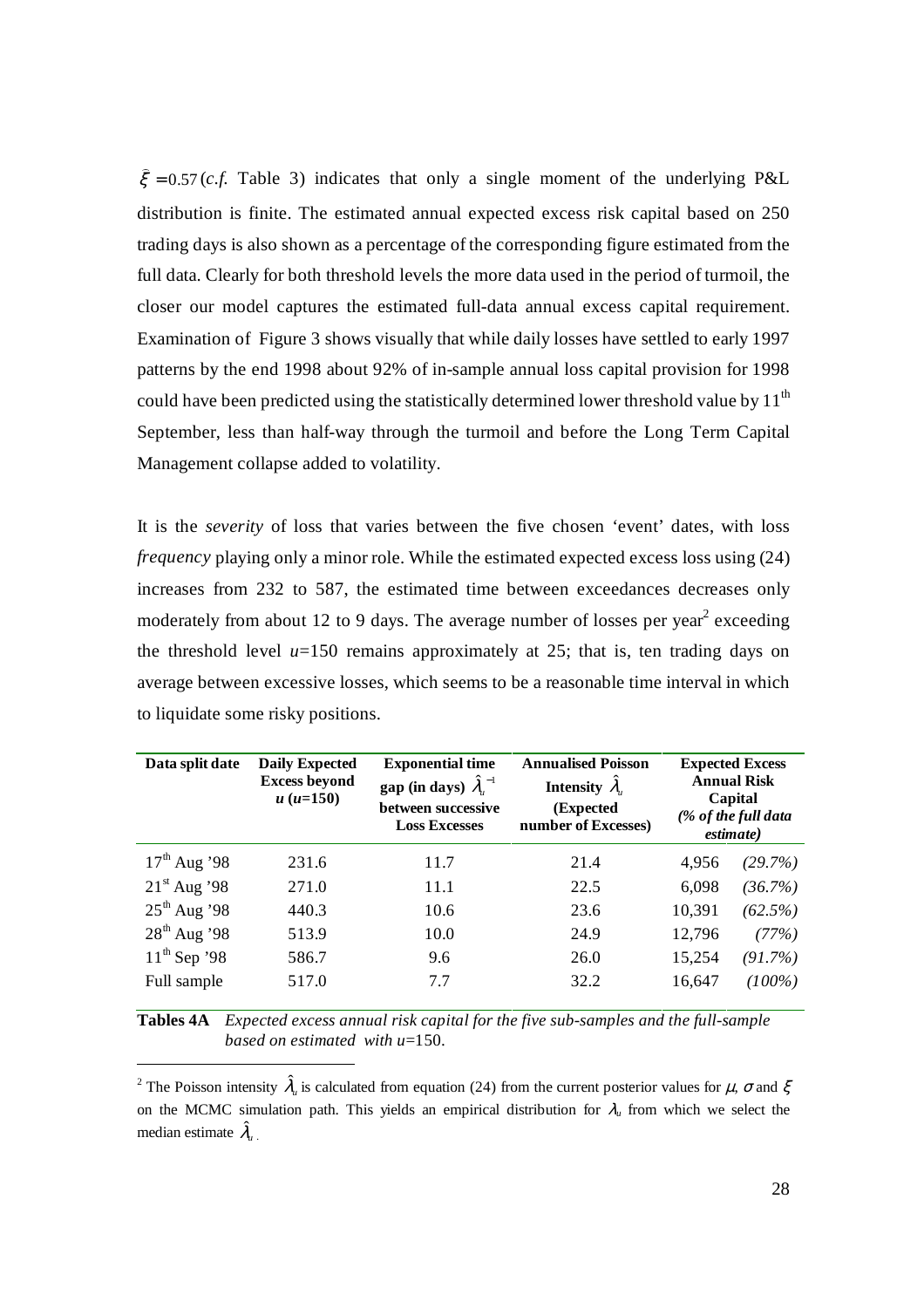However, the estimated excess provision of 16,647 based on the full sample fails to cover actual excess losses over this threshold incurred in the last 250 trading days in the sample of 23,422 -- a *deficit* of about 30%.

| Data split<br>date       | <b>Daily Expected</b><br>Excess beyond u<br>$(u=600)$ | <b>Exponential time</b><br><b>Annualised</b><br>Poisson<br>gap (in days) $\hat{\lambda}_{u}^{-1}$<br>Intensity $\hat{\lambda}_u$<br>between successive<br><b>Loss Excesses</b><br>(Expected<br>number of<br><b>Excesses</b> ) |     | <b>Expected Excess</b><br><b>Annual Risk</b><br>Capital<br>% of the full data<br><i>estimate</i> ) |            |
|--------------------------|-------------------------------------------------------|-------------------------------------------------------------------------------------------------------------------------------------------------------------------------------------------------------------------------------|-----|----------------------------------------------------------------------------------------------------|------------|
| $17^{th}$ Aug '98        | 319.9                                                 | 86.6                                                                                                                                                                                                                          | 2.9 | 928                                                                                                | $(7.2\%)$  |
| $21^{\rm st}$ Aug '98    | 432.0                                                 | 69.9                                                                                                                                                                                                                          | 3.6 | 1,555                                                                                              | (12%)      |
| $25^{\text{th}}$ Aug '98 | 933.1                                                 | 50.1                                                                                                                                                                                                                          | 5   | 4.666                                                                                              | $(36.4\%)$ |
| $28th$ Aug '98           | 1245.2                                                | 38.7                                                                                                                                                                                                                          | 6.4 | 7,969                                                                                              | $(62.1\%)$ |
| $11^{th}$ Sep '98        | 1459.9                                                | 36.2                                                                                                                                                                                                                          | 6.9 | 10,073                                                                                             | (78.5%)    |
| Full sample              | 1395.4                                                | 27.2                                                                                                                                                                                                                          | 9.2 | 12,838                                                                                             | $(100\%)$  |

# **Table 4B** *Expected excess annual risk capital for the five sub-samples and the full-sample based on estimated with u*=600.

On the other hand, while we see from Table 4B that only 79% of the full sample excess capital provision of 12,838 is covered by 11 September using the more theoretically justified higher threshold, the suggested annual provision at this date compares very favourably with sample excess losses of 8,737 over the last 250 trading days – a *surplus* of about 15% – which might be expected from extreme value theory appropriately applied in predictive mode.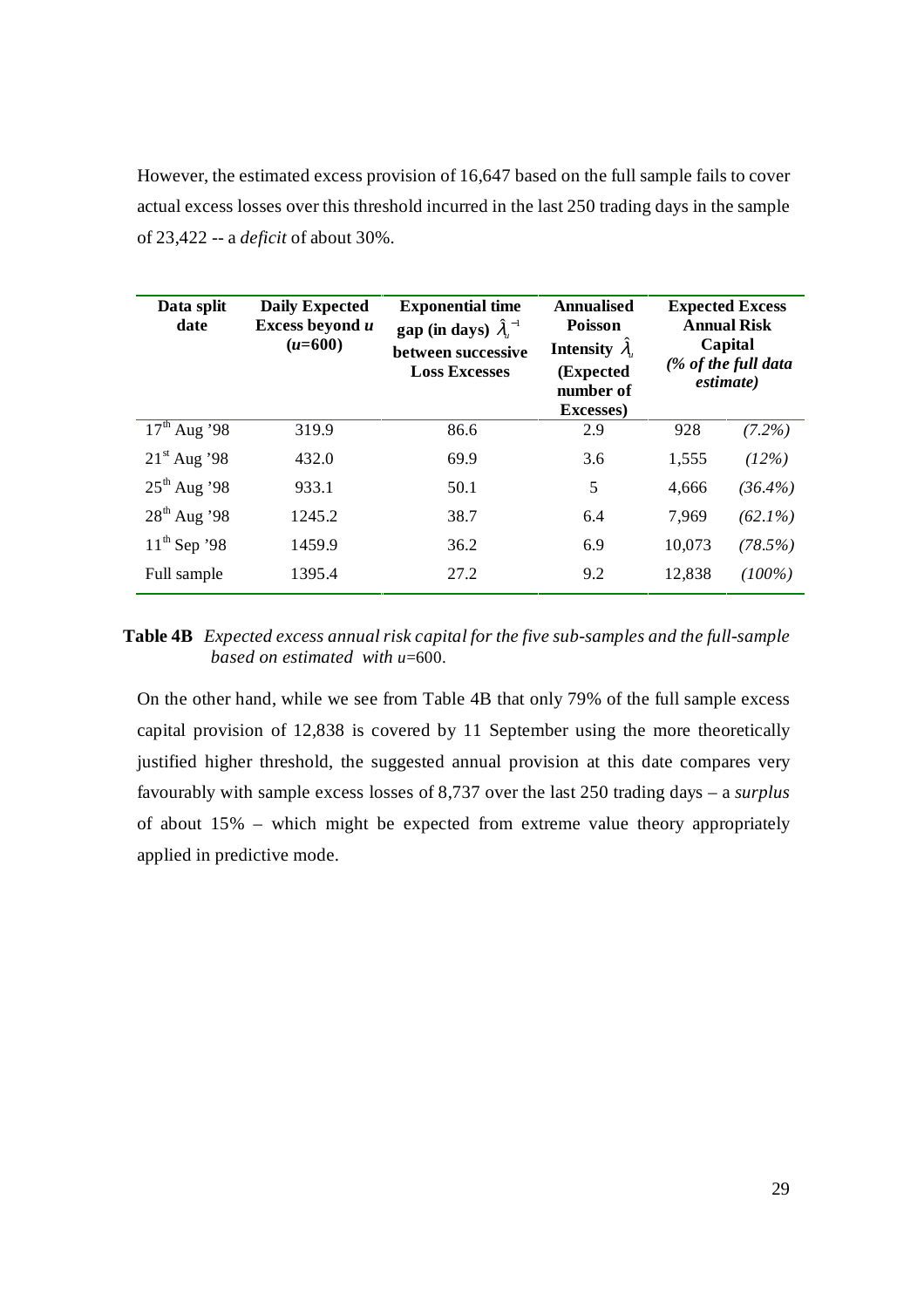

**Figure 6** *Aggregated P&L with threshold u=150: Fitted GPD excess distribution functions G*<sup>ξ</sup> ,<sup>β</sup> *based on ML (dashed lines) and Bayesian (solid lines) posterior median estimates of* ξ *and* β *vs. normal distribution functions* (dotted lines) using data up to the  $17<sup>th</sup>$  (top-left),  $21<sup>st</sup>$  (top-right),  $25<sup>th</sup>$  (middle*left), 28 th August (middle-right), 11 th September 1998 (bottom-left) and the full sample (bottom-right). Dots represent the empirical distribution function F<sup>u</sup> for aggregated losses exceeding u.*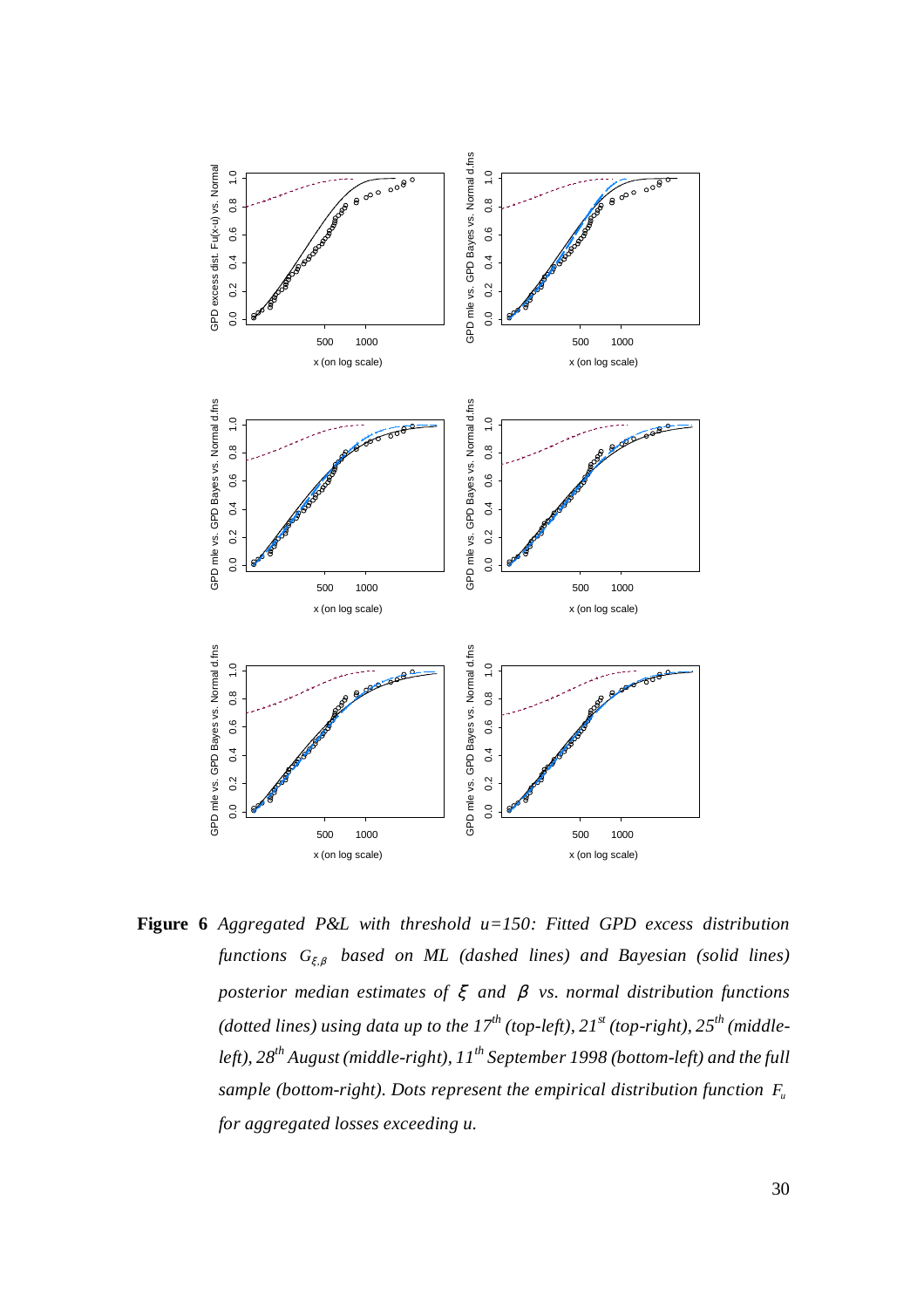### *Economic capital for operational risk at business unit level*

Having estimated the frequency and severity of the aggregated daily P&L our aim next is to use the hierarchical structure of the Bayesian model for operational risk capital allocation at the level of the four *individual* trading desks. The Bayesian hierarchical MCMC model was applied to the four desks with a fixed loss threshold  $u=130$  for their parameter estimation to ensure a sufficient number of exceedances. The numbers of exceedances (beyond  $u=130$ ) are respectively  $n_u=83$ , 13, 22 and 8 for desks one, two, three and four, which clearly makes maximum likelihood estimation ill-suited to the task, particularly for desks two and four. The four individual desks estimates for ξ and β as well as for the aggregated P&L data and the annual risk capital (based on 250 trading days) are summarised in Table 5. The GPD-based severity quantile is specified by (18) and expected excess is calculated by (24) and (25).

| Firm-wide level                       | <b>Bayes</b> |               | Daily severity |         | Daily      | <b>Expected</b> | <b>Expected</b> |
|---------------------------------------|--------------|---------------|----------------|---------|------------|-----------------|-----------------|
| $u=150$                               | posterior    |               | q-GPD-based    |         | expected   | number of       | excess annual   |
|                                       | median       |               | 95%            | 99%     | excess     | excesses        | risk capital    |
|                                       | estimates    |               |                |         | beyond $u$ | beyond u        |                 |
|                                       | $\hat{\xi}$  | $\hat{\beta}$ |                |         |            | (per annum)     |                 |
|                                       | 0.25         | 340           | 691.0          | 1,639.5 | 517.0      | 32.2            | 16,646          |
| <b>Business-unit level</b><br>$u=130$ |              |               |                |         |            |                 |                 |
| <b>Desk One</b>                       | 0.34         | 205.2         | 601.6          | 1,360.3 | 365.9      | 49.3            | 18,046          |
| <b>Desk Two</b>                       | 0.25         | 108.1         | 116.3          | 324.5   | 190.4      | 7.5             | 1,435           |
| <b>Desk Three</b>                     | 0.24         | 118.6         | 179.2          | 442.0   | 206.5      | 13.0            | 2,688           |
| <b>Desk Four</b>                      | 0.26         | 106.1         | 71.2           | 250.0   | 192.8      | 4.8             | 925             |
|                                       |              |               |                |         |            | <b>Total:</b>   | 23,094          |

**Table 5** *Statistical analysis of the aggregated P&L and the four individual P&L data sets: Bayesian estimates of the GPD and Poisson parameters and theirresulting risk measures, all based on the medians of the corresponding posterior distributions.*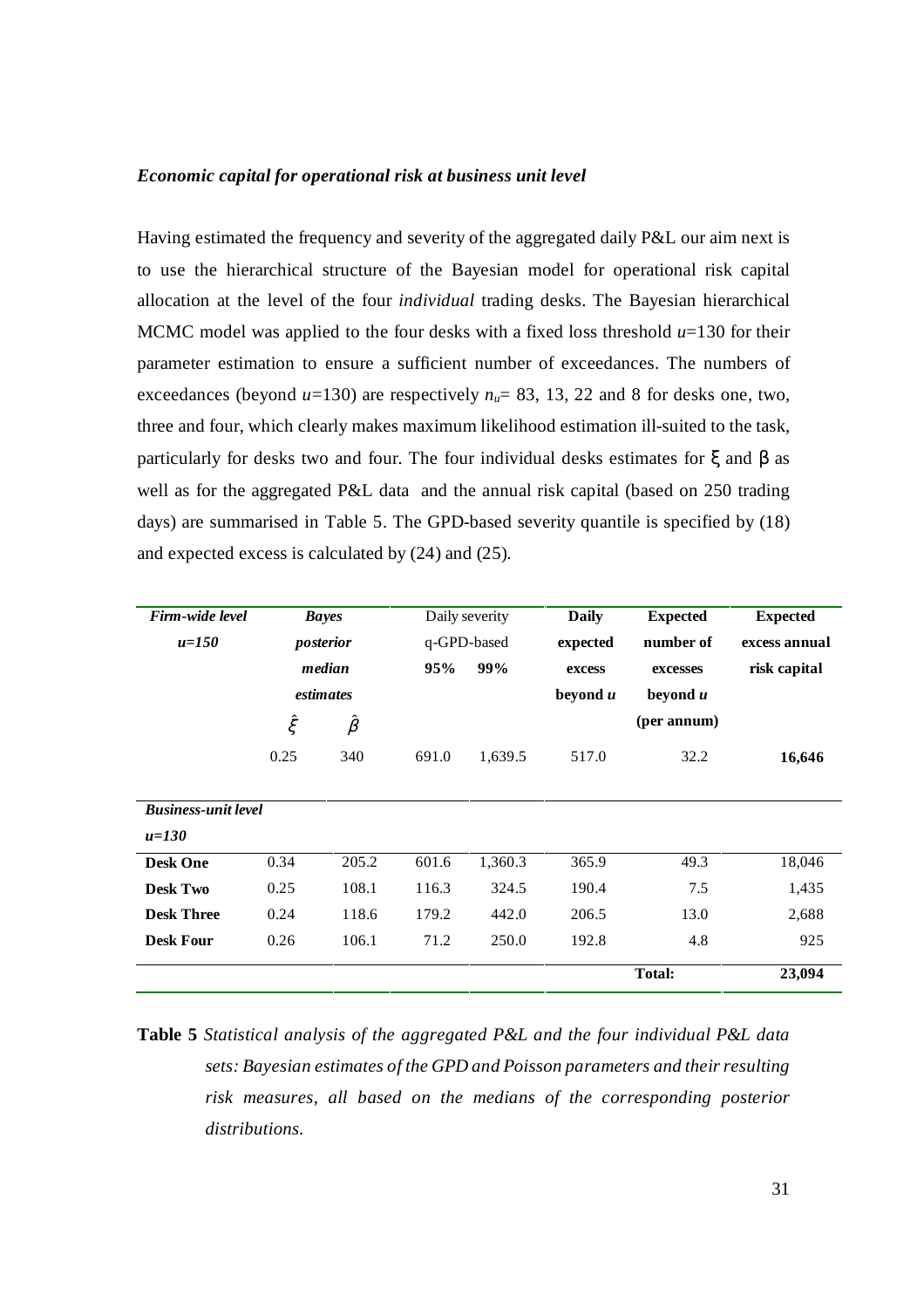Expected excess annual risk capital provision at the firm-wide level is less than the sum of the corresponding capital provisions across the four individual desks. Thus the *subadditivity* -- or portfolio diversification -- property holds under the expected excess loss risk measure [1]. However, in spite of the too low threshold bias discussed above, the sum of the individual desk provisions covers actual firm-wide excess losses of 23,422 to within about 1%. In addition the hierarchical structure of Bayesian method of parameter estimation provides a more transparent risk assessment for the four business units. Based on the estimates of the severity parameters  $\xi$ ,  $\beta$  and frequency parameter  $\lambda_u$ , we see that desk one is the most risky amongst the four desks. The estimated parameters are given by the respective medians of their posterior marginal distributions<sup>3</sup> as shown in Figure 7.





<sup>&</sup>lt;sup>3</sup> Boxplot interpretation of posterior marginal parameter distributions: White horizontal line within the whisker of the boxplot indicates the median of the posterior distribution while the whiskers' lower and upper sides represent respectively the 25% and 75% of the distribution. The lower and upper brackets represent the minimum and maximum values of the distribution.

j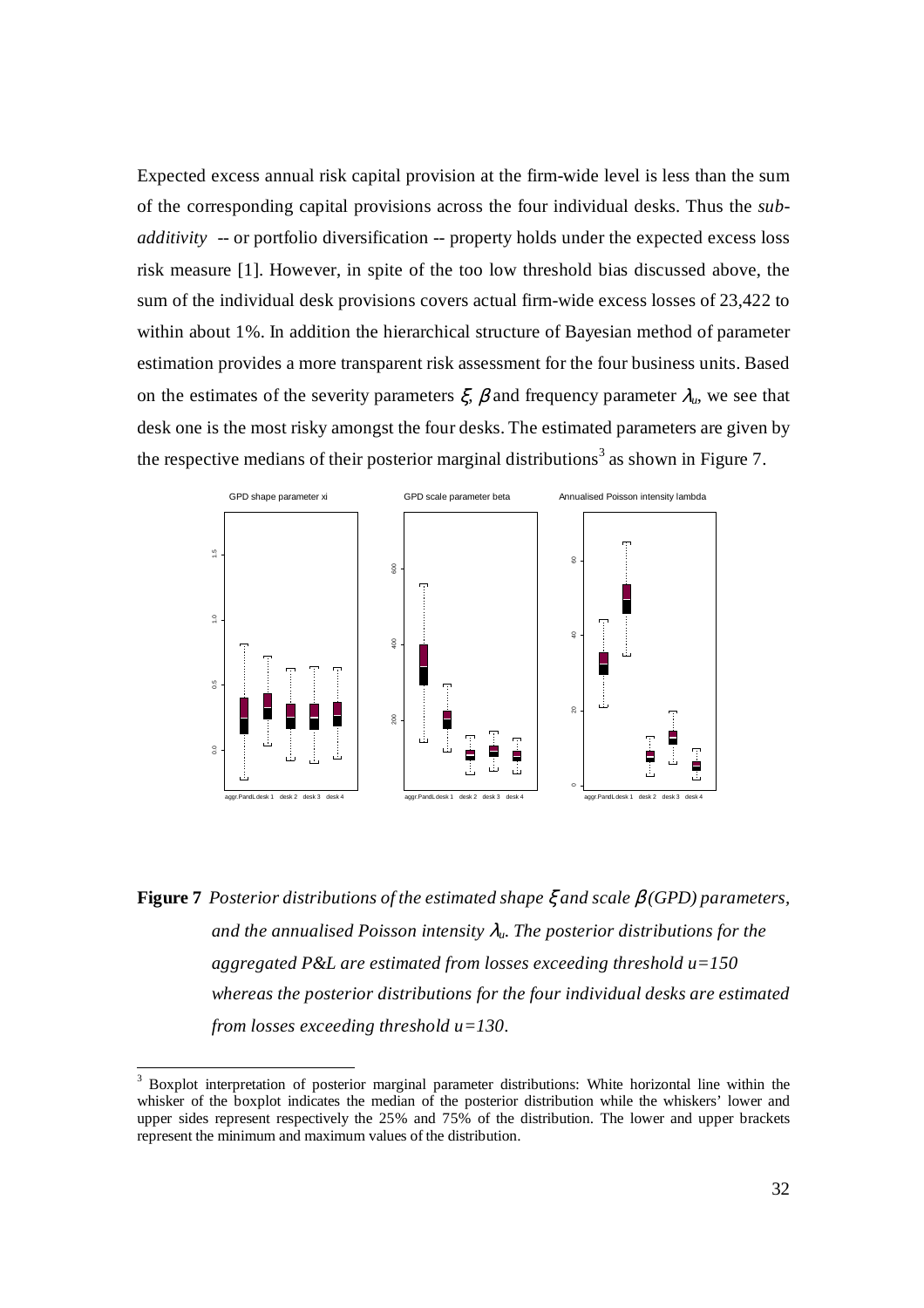### **Economic capital for operational risk at firm level**

Our example consists of essentially market data with losses due to political events, i.e. operational losses. It is thus important that the unexpected loss threshold is chosen greater than or equal to the combined market and credit VaR threshold. With such a choice the capital allocation will protect against large and rare losses classified as operational. The most problematic aspect of standard VaR methods -- underestimation of capital for longer time periods -- in this case will be accounted for by exceedances. In our method we have assumed max-stability and therefore only the intensity of the Poisson process is scaled. In Table 6 we summarise the different rules for excess risk capital allocation corresponding to the 18%, 5% and 2.7% quantile thresholds of the empirical P&L distribution and compare them with actual excess losses.

| Aggregated Trading P&L Loss Provision                                   |         |        |        |  |  |  |  |
|-------------------------------------------------------------------------|---------|--------|--------|--|--|--|--|
| Threshold u                                                             | 150     | 600    | 1000   |  |  |  |  |
| Empirical P&L quantile (%)                                              | 18      | 5      | 2.7    |  |  |  |  |
| Daily Intensity $\hat{\lambda}_{i}$ (days)                              | 0.1288  | 0.0368 | 0.0180 |  |  |  |  |
| (full sample estimate)<br>Annual Intensity 250 $\hat{\lambda}$ , (days) | 32.2    | 9.2    | 4.5    |  |  |  |  |
| Daily expected excess above $u$<br>(full sample estimate)               | 517.0   | 9.2    | 4.5    |  |  |  |  |
| Annual excess capital provision                                         | 16,646  | 12,838 | 6,877  |  |  |  |  |
| Actual excess losses above u<br>(last 250 trading days in sample)       | 23,422  | 8,737  | 4,619  |  |  |  |  |
| Percentage safety margin (%)                                            | $-29.0$ | 46.9   | 48.9   |  |  |  |  |
|                                                                         |         |        |        |  |  |  |  |

### **Table 6** *Firm-wide excess capital allocation rules for operational risk.*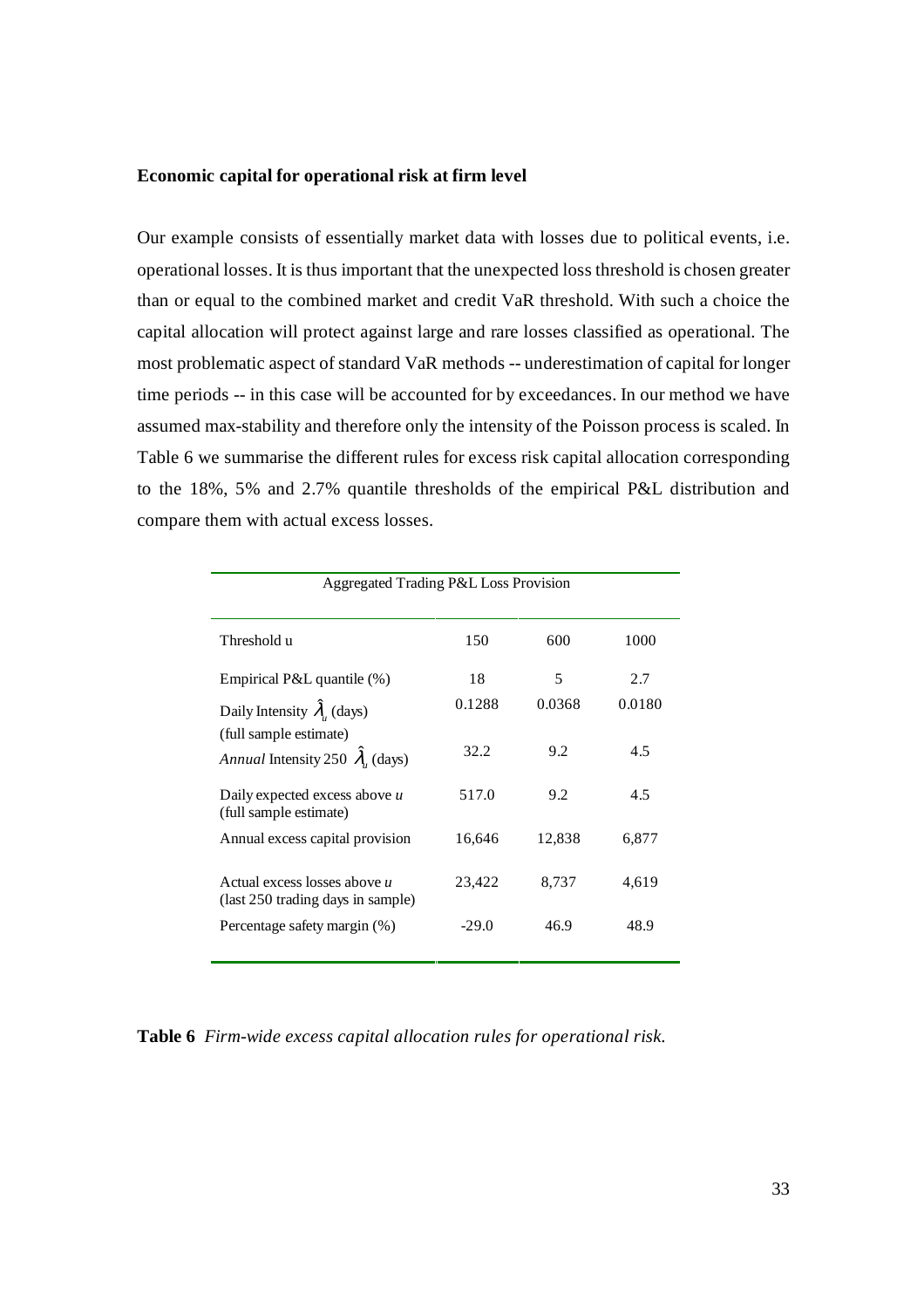### **Conclusions and future directions**

Losses incurred similar to those of Barings Bank belong to the category of *extreme operational* loss and could have been mitigated through *control and capital allocation.* P&L data, volatility of returns and other factors should be constantly analysed for identification of extremes. Apparent lack of operational loss data suggests an implementation based on Bayesian hierarchical MCMC simulation, which provides us with robust parameter estimates of extreme distributions. When applied at the level of business units Bayesian procedures allow more efficient capital allocation.

In measuring operational risk we propose a framework which allows a consistent integration with market and credit risk capital allocations. Due to fuzzy boundaries between the different risk types, operational risk must be measured as an excess over levels for market and credit risk. Integrated risk management will involve different risk valuations for different business units and by different models. In our model we assume the 'ordering' of thresholds: market  $\le$  credit  $\le$  operational. For integrated risk management further careful adjustments of market and credit thresholds and time rescaling of intensity should be performed to be comparable with market and credit risk evaluation. These are topics of our current research. Further progress in operational risk modelling depends on cooperation with industry and the wider availability of case study data.

### **References**

- 1. Artzner P., F. Delbaen, J.M. Eber & D. Heath (1999). Coherent measures of risk. *Mathematical Finance* **9***,* 203-228.
- 2. Basle Committee on Banking Supervision, January (2001). *Operational Risk.*
- 3. Bernardo J.M. & A.F.M. Smith (1994). *Bayesian Theory.* Wiley, Chichester.
- 4. British Bankers' Association (1997). Operational Risk Management Survey.
- 5. Castillo E. (1988). *Extreme Value Theory in Engineering.* Academic Press, Orlando.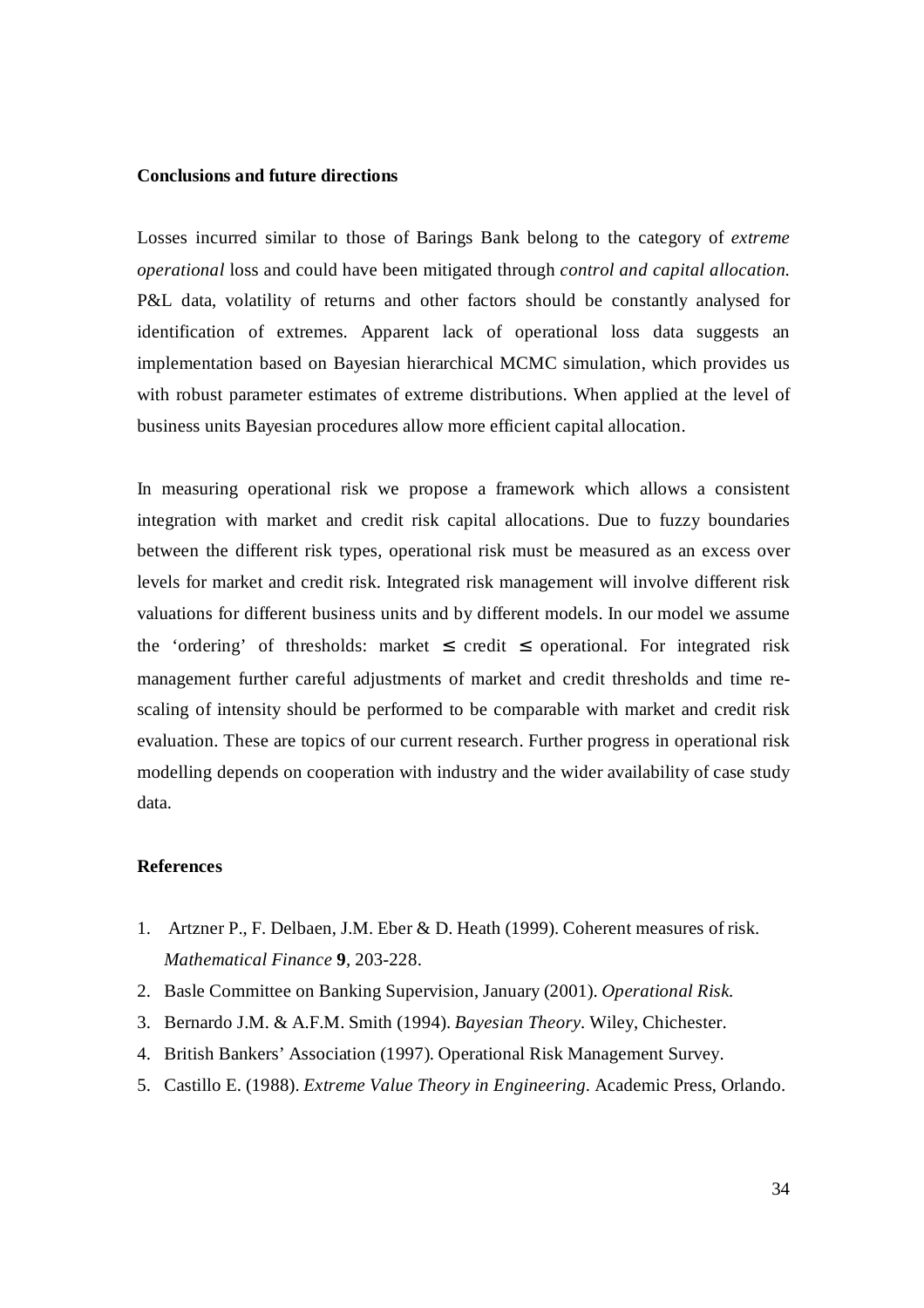- 6. Danielson J. & C. G. de Vries ((1997). Tail index and quantile estimation with very high frequency data. *Journal of Empirical Finance* **4**, 241-257.
- 7. Du Mouchel W.H. (1983). Estimating the stable index  $\alpha$  in order to measure tail thickness: a critique. *Annals of Statistics* **11**. **4**, 1019-1031.
- 8. Embrechts P., C. Kluppelberg & T. Mikosch (1997). *Modelling Extremal Events.* Springer, Berlin.
- 9. Feller W. (1966). *An Introduction to Probability Theory and Its Applications*, **2**. Wiley, New York.
- 10. Galambos J. (1978). *The Asymptotic Theory of Extreme Order Statistics*. Wiley, New York.
- 11. Gnedenko B.V. & Kolmogorov A. N. (1954). *Limit Distributions for Sums of Independent Random Variables*. Addison-Wesley, Reading, MA.
- 12. Gnedenko B.V. (1941). Limit Theorems for the Maximal Term of a Variational Series. *Comptes Rendus de l'Academie des Sciences del'URSS* **32**, 7-9.
- 13. Hosking, J.R., J.R. Wallis & E.F. Wood (1985). Estimation of the generalised extreme value distribution by the method of probability-weighted moments. *Technometrics* **27**, 251-261.
- 14. Hosking, J.R. & J.R. Wallis (1987). Parameter and quantile estimation for the generalised Pareto distribution. *Technometrics* **29**, 339-349.
- 15. Jameson R. (1998). Playing the name game. *Risk* **11**, 38-45.
- 16. Leadbetter M.R., Lindgren G. &. Rootzen H. (1983)*. Extremes and Related Properties of Random Sequences and Processes*. Springer, Berlin.
- 17. Leadbetter M.R. (1991). On a basis for 'Peaks over Threshold' modeling. *Statistics & Probability Letters* **12**, 357-362.
- 18. Mandelbrot B.B. (1982). *The Fractal Geometry of Nature,* W.H. Freeman, San Francisco.
- 19. McNeil A.J. & T. Saladin (1997). The peaks over thresholds method for estimating high quantiles of loss distributions. *In Proceedings of XXVII International ASTIN Colloquium*, 23-43.
- 20. Ong M.K. (1999). *Internal Credit Risk Models: Capital Allocation and Performance Measurement.* Risk Books, London.